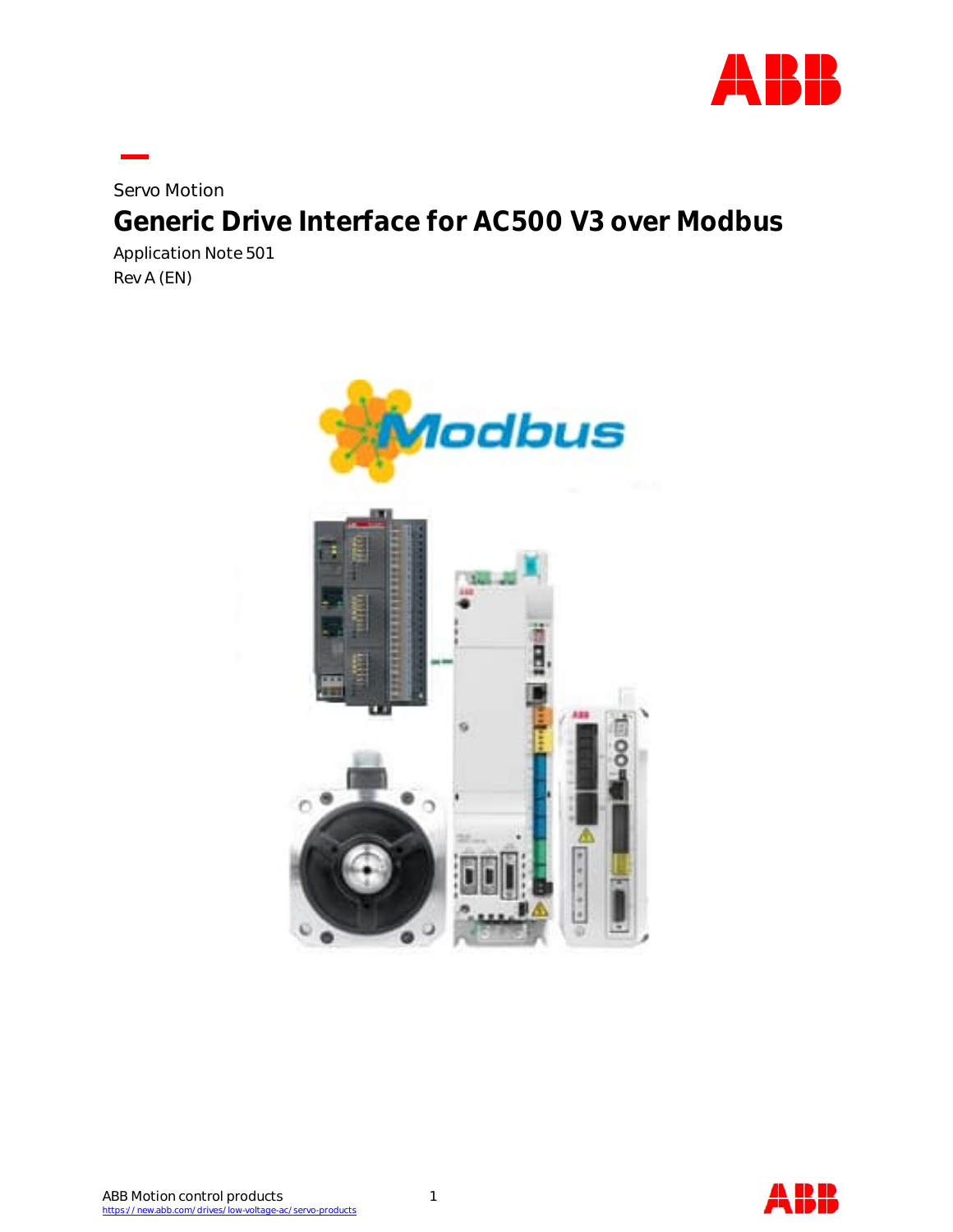# **Introduction**

This application note details the use of the 'Generic drive interface' or 'GDI' Mint program for MicroFlex e190 and MotiFlex e180 drives and its use with a PLC. The 'GDI' is a simple program that runs on the drive to allow an external plc control system access to Mint based control functions. This access can be via any communication interface that provides access to the drives' Netdata array (e.g., Modbus TCP, EtherCAT, Ethernet/IP, EPL or PROFINET). This allows PLCs (such as the ABB AC500 or eco-PLC) to supervise and control simple motion functions on one or more axes.

This application note focuses on an ABB AC500 V3 PLC controlling the drive via Modbus TCP, but the principle is identical for all available networks. Please refer to the motion website for additional GDI application notes specific to other fieldbus networks (e.g. AN00222 for Ethernet/IP, AN00234 for EtherCAT, AN00251 for PROFINET). The attached 'part 2' example ABB AC500 V3 PLC programs and libraries are also included which utilise 'PLCopen motion control' style function blocks developed by ABB Motion.

Please contact your local ABB support team if you need legacy support information regarding GDI applications on older ABB motion products such as MicroFlex e150.

# **Compatibility**

The drive Mint GDI code is written for maximum functionality with e190's and e180's running **firmware 5902.6** or later. The latest drive firmware can be downloaded from here: https://new.abb.com/drives/low-voltage-ac/servo-products

The PLC program and libraries were written using **Automation Builder v2.5** or later which can be downloaded from here: https://new.abb.com/plc/automationbuilder

The PLC Hardware required to run this example is the **ABB AC500 V3 PLC range**. These come in two main types the AC500 and AC500eco. As all CPU's can support Modbus TCP any CPU from this range will do. All AC500 V3 CPU's have a type designation with 4 numbers after the PM part of the code e.g. PM**5072**-T-2ETH, unlike the previous generation CPU's which have only 3 e.g. PM564-ETH.

# **Warranty, Liability:**

The user shall be solely responsible for the use of this products described within this file. ABB shall be under no warranty whatsoever. ABB's liability in connection with application of the products or examples provided or the files included within this products, irrespective of the legal ground, shall be excluded. The exclusion of liability shall not apply in the case of intention or gross negligence. The pre-sent declaration shall be governed by and construed in accordance with the laws of Switzerland under exclusion of its conflict of laws rules and of the Vienna Convention on the International Sale of Goods (CISG)."

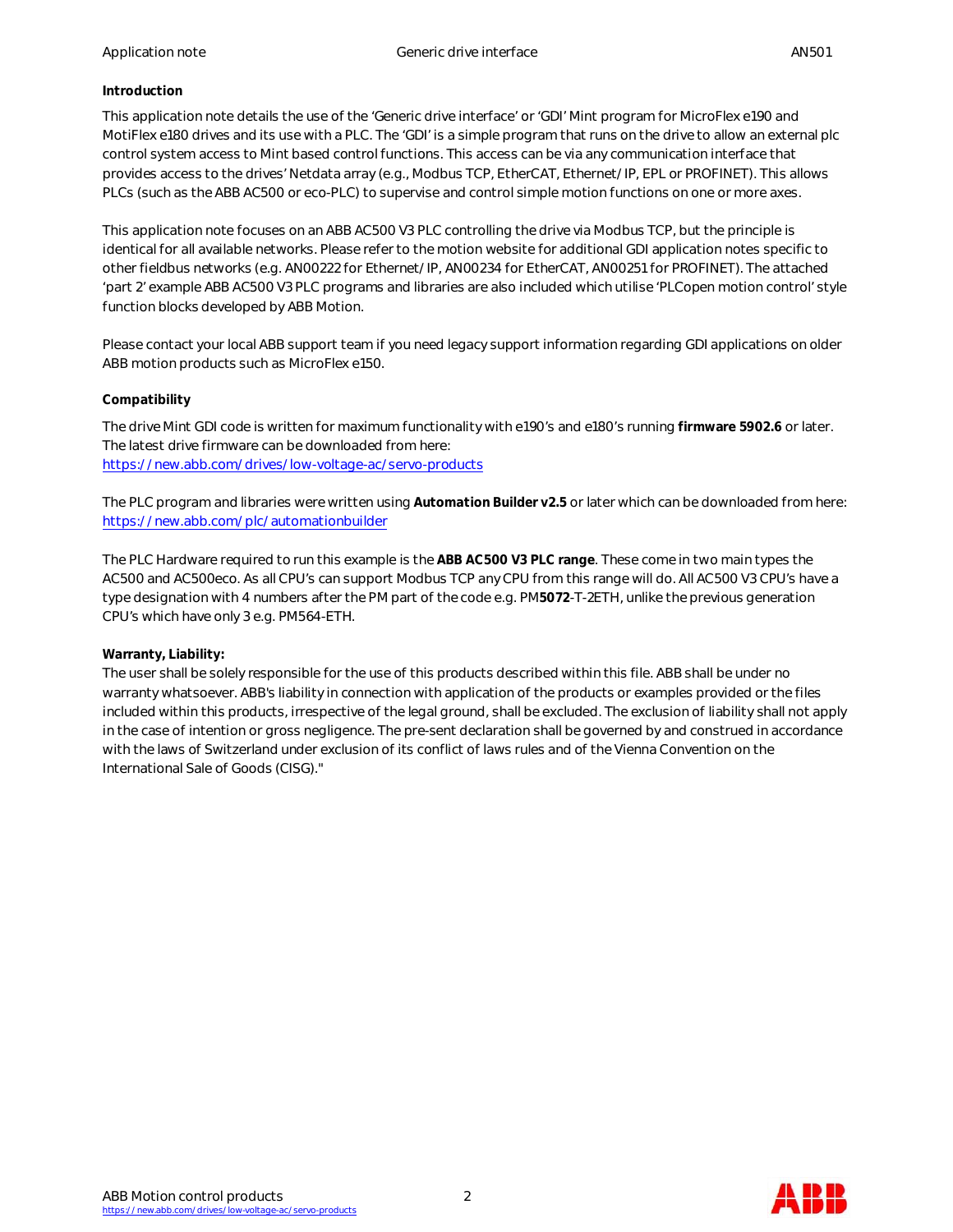# Contents

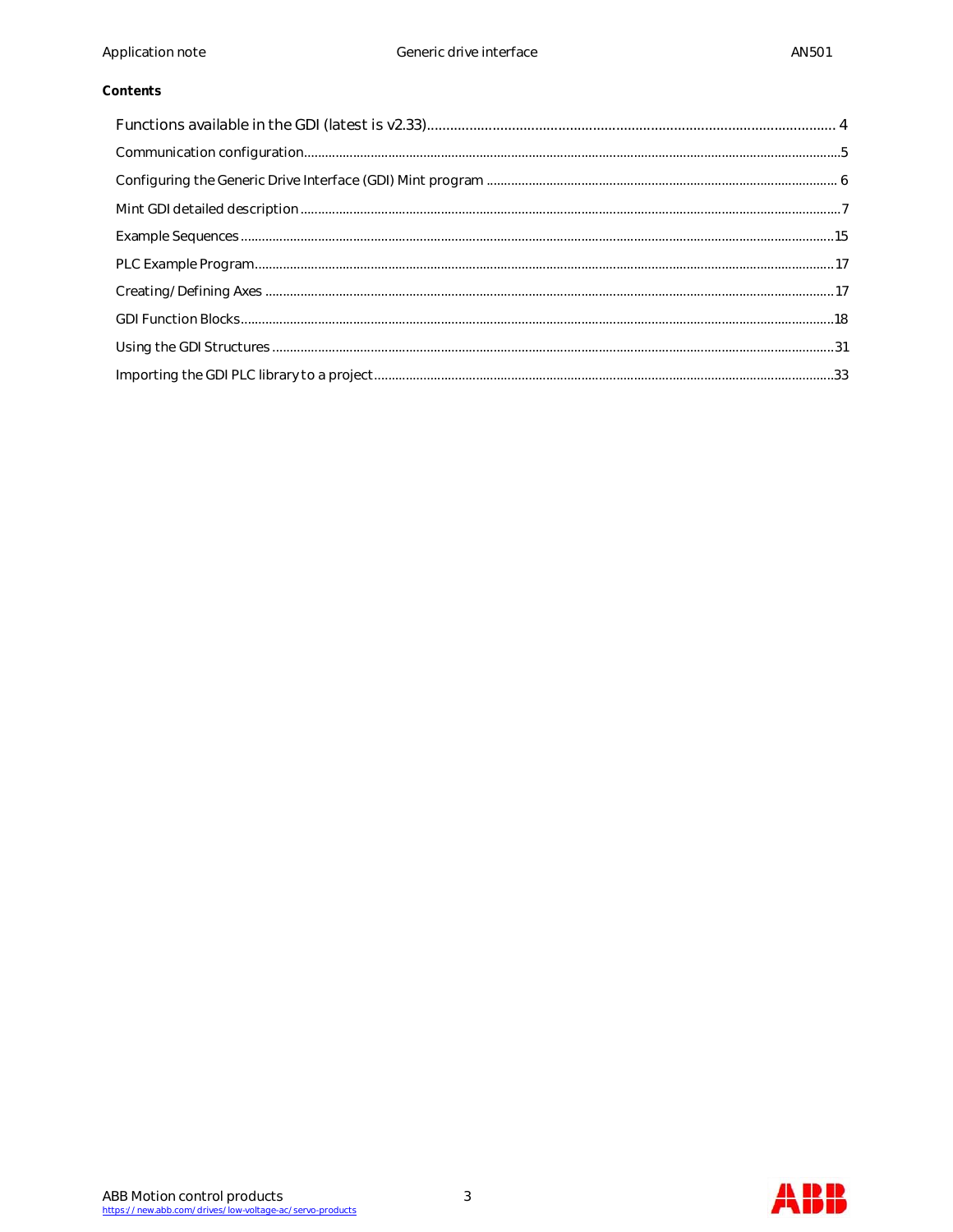**Functions available in the GDI (latest is v2.33)**

The sample programs with this application note provide a mechanism for an ABB PLC to:

- Issue a home command
- Issue a find end stop command (home to a pre-set torque limit, firmware version 5868 onwards required)
- Issue a relative move
- Issue an absolute move
- Issue an incremental relative move (and optionally stop a programmed distance past a "fast-capture" position)
- Issue an incremental absolute move (and optionally stop a programmed distance past a "fast-capture" position)
- Setup an offset target for an incremental move (i.e. position the axis relative to a captured fast interrupt)
- Jog the axis
- Set the axis position
- Issue a speed reference
- Issue a torque reference
- Enable/disable the axis
- Enable/disable hardware limits
- Reset axis errors
- Perform a controlled stop or crash stop on the axis
- Gear the axis to a secondary encoder input
- Set speed, acceleration times, deceleration times and jerk times for all motion
- Control modulo or non-modulo axes
- Force Digital Output States

At the same time the PLC can monitor status information from the drive including:

- Enabled state
- Ready to be enabled state
- Idle state
- In Position state
- Motor brake state
- Homed state
- Forward limit state
- Reverse limit state
- Fault state
- Stop input state
- Indication of missing fast latch interrupt
- Phase search status
- Error code
- Measured position
- Measured velocity
- Following error
- Axis mode of operation
- RMS current
- Actual Torque in Nm
- IO status

This is all achieved via, what appears to the PLC as, Modbus registers. Because we have used 32 bit data for the interface each value utilizes two 16-bit Modbus registers which in turn are mapped onto a single 32-bit NETINTEGER or NETFLOAT location in the drive). An optional watchdog mechanism is also included, allowing the drive to take action (crash stop and disable by default) in the event of communication loss.

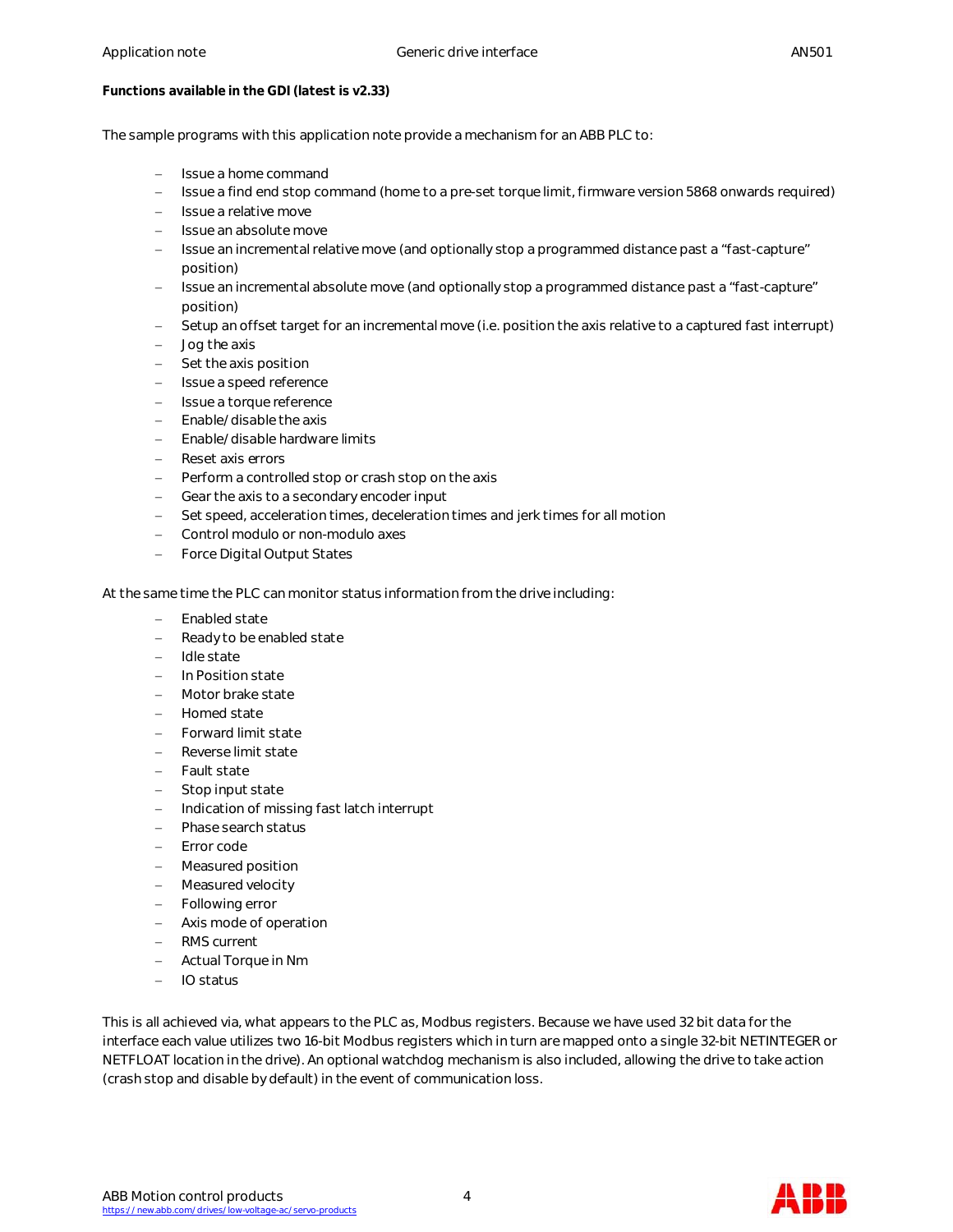#### **Communication configuration**

MotiFlex e180 and MicroFlex e190 drives include native support for Modbus TCP. Mappings are automatically made between Modbus registers and Netdata. The Mint Workbench 'Configuration' section allows the user to configure the operating parameters for all of the available communication interfaces. The "Network" section lets the user set the drive's IP address for example…

MicroFlex e190 and MotiFlex e180 drives have a default IP address of 192.168.0.1 (when using firmware version 59xx). This matches the PLC nicely as the ETH1 port this has a default IP address of 192.168.0.10 (i.e. they are both on the same subnet by default).

| <b>College</b>      |                                              | $\sim$                                                                            |  |  |                                                                                                                                                        |
|---------------------|----------------------------------------------|-----------------------------------------------------------------------------------|--|--|--------------------------------------------------------------------------------------------------------------------------------------------------------|
| Configuration       |                                              |                                                                                   |  |  |                                                                                                                                                        |
| Identification      |                                              |                                                                                   |  |  |                                                                                                                                                        |
| Network             | Network                                      |                                                                                   |  |  |                                                                                                                                                        |
| <b>NAT</b>          |                                              | This page allows you to configure the controller's network interface.             |  |  |                                                                                                                                                        |
| Services            | Note                                         |                                                                                   |  |  |                                                                                                                                                        |
| Modbus TCP Server   |                                              |                                                                                   |  |  | Applying new network settings can stop the communication between the wizard and the drive. The wizard must be restarted if it is no longer responsive. |
| Modbus TCP Client   | Host port (E3)                               |                                                                                   |  |  |                                                                                                                                                        |
| EtherNet/IP         | <b>DHCP</b> Enabled                          | Ð                                                                                 |  |  |                                                                                                                                                        |
| NetData Utilisation | Address                                      | 192.168.0.1                                                                       |  |  |                                                                                                                                                        |
|                     | Mask                                         | 255.255.255.0                                                                     |  |  |                                                                                                                                                        |
|                     | Gateway                                      | 192.168.0.241                                                                     |  |  |                                                                                                                                                        |
|                     |                                              | Real-time Ethernet port ( $E1 + E2$ )                                             |  |  |                                                                                                                                                        |
|                     | Note                                         | The IP address for a POWERLINK device is derived from the rotary switch position. |  |  |                                                                                                                                                        |
|                     | Address                                      | 192.168.100.Node ID                                                               |  |  |                                                                                                                                                        |
|                     | Mask                                         | 255.255.255.0                                                                     |  |  |                                                                                                                                                        |
|                     | Router Node ID                               | 192.168.100. 254                                                                  |  |  |                                                                                                                                                        |
|                     | Default Gateway                              |                                                                                   |  |  |                                                                                                                                                        |
|                     | Use Host port (E3) gateway<br>$\circledcirc$ |                                                                                   |  |  |                                                                                                                                                        |
|                     | $_{\odot}$                                   | Use Real-time Ethernet port (E1 + E2) gateway                                     |  |  |                                                                                                                                                        |

The "Modbus Server" section of the Configuration pages allows adjustment of the following drive communication parameters relating to Modbus TCP:

- $-$  Enabled = TRUE
- Port number (502 is the standard port used for Modbus TCP)
- Byte Order (Big endian selected for use with AC500 PLC)
- Word Order (Big endian **deselected** for use with AC500 PLC)

# Modbus Server

This page allows you to configure the controller's Modbus TCP

| Fnabled               |              |  |
|-----------------------|--------------|--|
| Port                  | 502          |  |
| Big Endian Byte Order | $\checkmark$ |  |
| Big Endian Word Order | <b>Land</b>  |  |



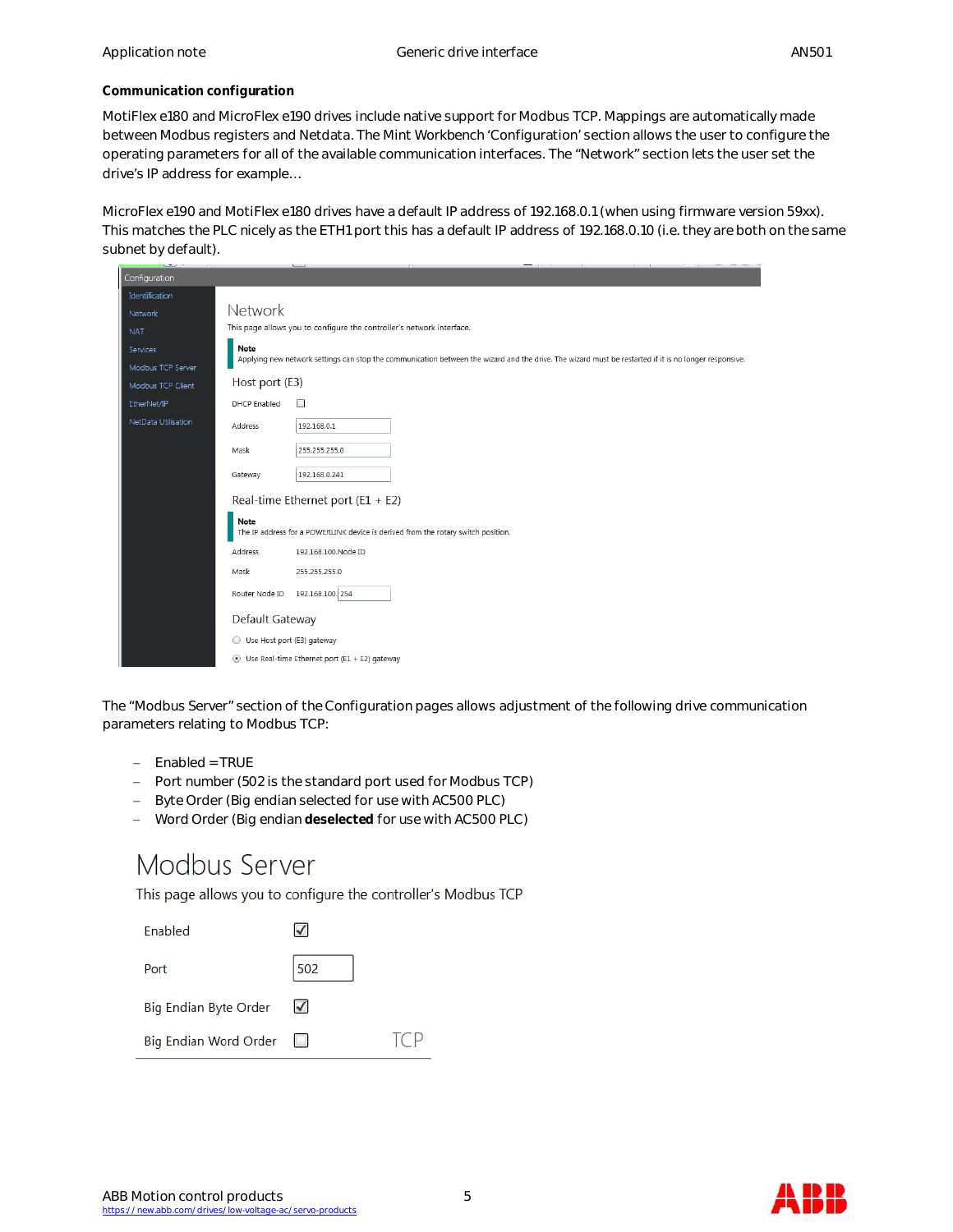**Configuring the Generic Drive Interface (GDI) Mint program**

The pre-written GDI Mint program only requires only a small amount of customisation to suit the user's application. At the beginning of the main program (after the program header) are a set of application related constants…

| ' Application specific (edit as required) |                                                                                                        |
|-------------------------------------------|--------------------------------------------------------------------------------------------------------|
|                                           | Const bRemoteEnable As Integer = true 'can PLC control enable?                                         |
|                                           | Const bZeroSpeedHold As Integer = true 'Will motor try to maintain position when STOP has been issued? |
| Const bUseWatchdog As Integer             | " false 'or True 'FW5902 has a watchdog built into profinet so shouldn't use this with FW5902.6        |
| Const nWatchdogTime As Integer            | $= 2000$ 'ms                                                                                           |
| Const fScale As Float                     | = 8000 'counts per user unit (remember to consider any encoder prescale in this calc)                  |
| Const nHomeType As Integer                | = htD5402 METHOD 21 '(negative switch) modify to suit home type                                        |
| Const nHomeInput As Integer               | $= 0$                                                                                                  |
| Const nFwdLimit As Integer                | $= -1$<br>'digital input                                                                               |
| Const nRevLimit As Integer                | $= -1$<br>'number                                                                                      |
| Const nLimitMode As Integer               | - emCRASH STOP                                                                                         |
| Const nStopInput As Integer               | $= -1$                                                                                                 |
| Const nStopMode As Integer                | $=$ smDECEL                                                                                            |
| Const nInputLevel As Integer              | = 2#111111111 '0=Active low, 1=Active high, edit to suit number of inputs                              |
| Const nEncoderWrap As Integer             | $= 0$<br>'Set to counts in I cycle for modulo axis                                                     |
| Const fFolErrorFatal As Float             |                                                                                                        |
| Const nMasterChannel As Integer           | $= 2$ '1 = Fast inputs, 2 = Secondary encoder input                                                    |
|                                           | Const nMasterEncMode As Integer = $0$ Set to 0 or 1 as required for encoder direction                  |
| Const nFollowMode As Integer              | = fmNO RAMP 'Edit to use required Mint follow mode fmXXXX                                              |
| Const nMotorDirection As Integer = $0$    | 'Set to 0 or 1 as required for correct motor direction                                                 |

#### These should be edited as required to suit the application:

| Constant        | Function                                                                                                              |
|-----------------|-----------------------------------------------------------------------------------------------------------------------|
| bRemoteEnable   | The user can decide whether the PLC has any control of the drive's enabled status or not                              |
| _bUseWatchdog   | The user can decide whether the drive uses a watchdog mechanism to detect loss of communication from the              |
|                 | PLC or not (if set_true then the drive will crash stop and disable in the event of loss of communication)             |
| _nWatchdogTime  | The user can set an appropriate timeout value (in ms). The value set here will define the maximum toggle time         |
|                 | seen from the PLC before an error is triggered.                                                                       |
| fScale          | The user can set a scale factor representing the number of encoder counts produced by the motor for one user          |
|                 | unit of travel.                                                                                                       |
| _nHomeType      | The user can define what type of home sequence the axis performs when asked to datum (refer to the HOME               |
|                 | keyword in the Mint help file for a full list of available home types and their associated Mint constant values)      |
| _nHomeInput     | Allows the user to specify which of the drive's local digital inputs (0,1 or 2) is to be used as the home sensor      |
|                 | input. If a home type is used that does not require an input (e.g., _hmPOSITIVE_INDEX) then set this value to -1      |
| _nFwdLimit /    | Allows the user to specify which of the drive's local digital inputs (0,1 or 2) are to be used as directional limit   |
| nRevLimit       | inputs. If the application does not require travel limits then set these constants to -1                              |
| _nLimitMode     | Allows the user to specify how the drive reacts to activation of one of the limit inputs. By default, the drive will  |
|                 | crash stop and disable (refer to the LIMITMODE keyword in the Mint help file for other options)                       |
| _nStopInput     | Allows the user to specify which of the drive's local digital inputs (0, 1 or 2) is to be used as the Mint stop input |
|                 | (activation of the Mint stop input results in the Mint application's stop event being processed). If there is no      |
|                 | requirement for a stop input, then set this to -1                                                                     |
| _nStopMode      | Allows the user to specify how the drive reacts to activation of the stop input. By default, the drive will           |
|                 | decelerate at the current deceleration rate (see STOPMODE keyword in the help file for other options)                 |
| _nInputLevel    | Allows the user to specify whether inputs are active high or active low. The default value is specified as a binary   |
|                 | value (input 0 is the least significant bit) setting all available input as active high. Note the use of conditional  |
|                 | compilation to ensure the correct number of inputs for the relevant drive platform are configured                     |
| _nEncoderWrap   | If the application is using a modulo axis (e.g., a turntable that requires the axis position to be wrapped in the     |
|                 | range 0 to 360 degrees) then this constant should be set to the number of encoders counts in one full cycle of        |
|                 | the axis. For non-modulo axes set this constant to zero                                                               |
| _fFolErrorFatal | Sets the magnitude of following error (difference between demand and measured position) that will result in a         |
|                 | following error trip. This value is typically set after fine tuning when the user can recognise what may be           |
|                 | construed as a "normal" following error during motion.                                                                |
| _nMasterChannel | If the application needs to be geared to (i.e. FOLLOW) a master encoder reference then this allows the user to        |
|                 | set which encoder channel is used as the master reference                                                             |
| _nMasterEncMode | Allows the user to set the count direction for the master encoder channel (0 or 1 as required)                        |
| _nFollowMode    | Allows the user to set the required Mint FOLLOWMODE (e.g. _fmNO_RAMP, _fmRAMP) – see the Mint Help file               |
|                 | for the full range of available follow modes                                                                          |
| nMotorDirection | Allows the user to set which way the motor rotates for a positive move command (set to 0 or 1 as required)            |

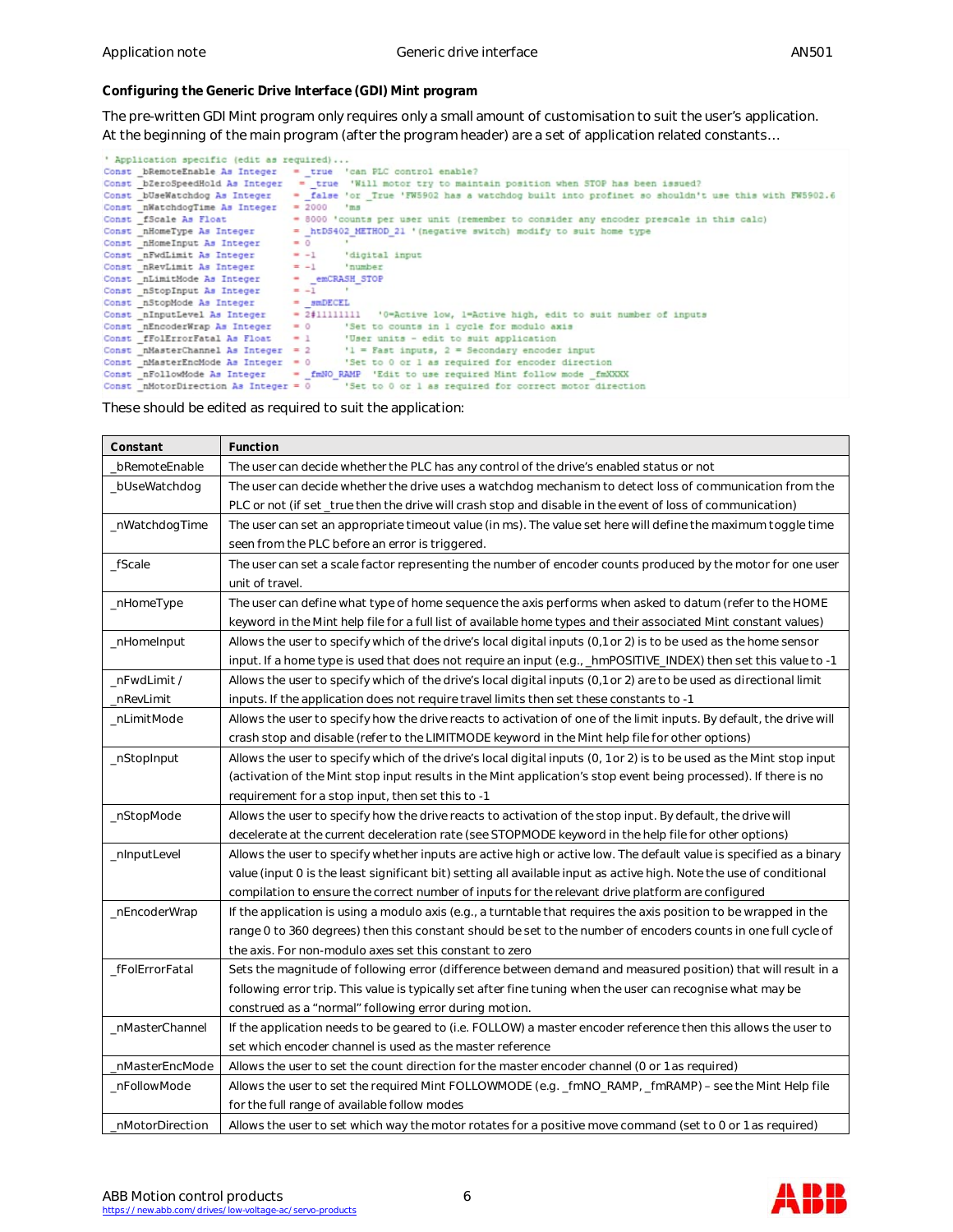# **Mint GDI detailed description**

In most applications it is unlikely that the user will need any knowledge of the Mint application (other than editing the application related data described above). However, for completeness, the Mint GDI is described in full detail in the following sections.

# **Data Interface**

| Modbus Register Offset | Function                 | <b>Drive Internal Address</b> | Drive Data Type   |
|------------------------|--------------------------|-------------------------------|-------------------|
| O/1                    | <b>Command Word</b>      | NETINTEGER (0)                | 32 bit Integer    |
| 2/3                    | Command Type             | NETINTEGER (1)                | 32 bit Integer    |
| 4/5                    | Value                    | NETFLOAT(2)                   | 32 bit IEEE Float |
| 6/7                    | Speed                    | NETFLOAT(3)                   | 32 bit IEEE Float |
| 8/9                    | <b>Acceleration Rate</b> | NETFLOAT (4)                  | 32 bit IEEE Float |
| 10/11                  | <b>Deceleration Rate</b> | NETFLOAT (5)                  | 32 bit IEEE Float |
| 12/13                  | Accel Jerk Rate          | NETFLOAT (6)                  | 32 bit IEEE Float |
| 14/15                  | Decel Jerk Rate          | NETFLOAT (7)                  | 32 bit IEEE Float |
| 16/17                  | Latch Offset             | NETFLOAT(8)                   | 32 bit IEEE Float |
| 18/19                  | DO Force                 | NETINTEGER (9)                | 32 bit Integer    |
| Modbus Register Offset | Function                 | <b>Drive Internal Address</b> | Drive Data Type   |
| 200/201                | Status Word              | NETINTEGER (100)              | 32 bit Integer    |
| 202/203                | <b>Measured Position</b> | NETFLOAT(101)                 | 32 bit IEEE Float |
| 204/205                | Measured Velocity        | NETFLOAT(102)                 | 32 bit IEEE Float |
| 206/207                | Following Error          | NETFLOAT(103)                 | 32 bit IEEE Float |
| 208/209                | Axis Mode                | NETINTEGER (104)              | 32 bit Integer    |
| 210/211                | RMS Current              | NETFLOAT(105)                 | 32 bit IEEE Float |
| 212/213                | Error Code               | NETINTEGER (106)              | 32 bit Integer    |
| 214/215                | <b>DI Status</b>         | NETINTEGER (107)              | 32 bit Integer    |
| 216/217                | DO Status                | NETINTEGER (108)              | 32 bit Integer    |
| 218/219                | Torque Actual (Nm)       | NETFLOAT(109)                 | 32 bit IEEE Float |

We'll examine each of these functions in detail in the following sections…

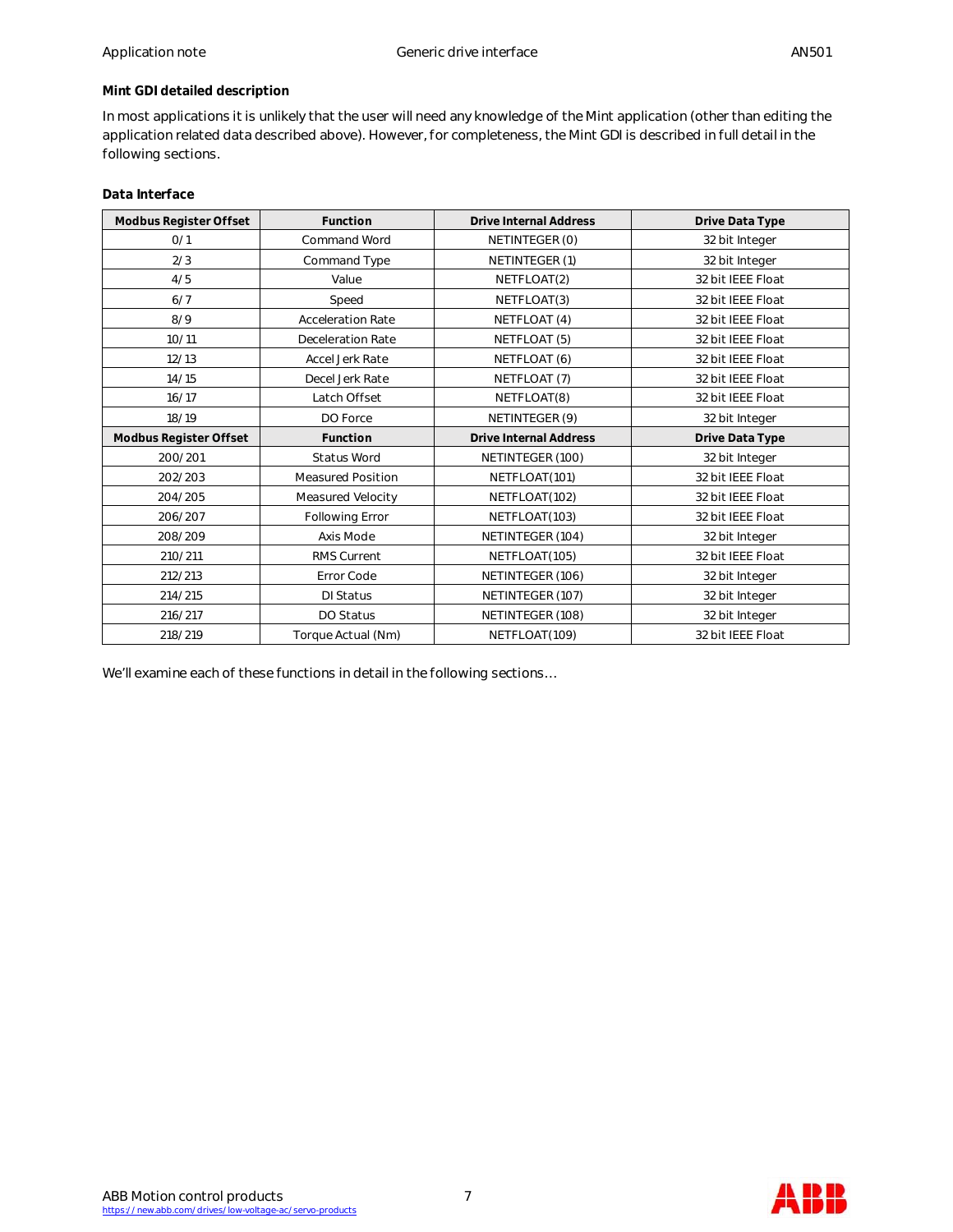**Command Word: Modbus register offsets 0/1, NETINTEGER(0)**

The PLC uses bits in the command word to perform specific operations on the drive. The Mint program automatically calls Event NETDATA0 whenever the PLC writes to the command word.

| Bit            | Function               | State 0                                   | State 1                                           |
|----------------|------------------------|-------------------------------------------|---------------------------------------------------|
| $\Omega$       | Remote drive enable    | Disable drive (if Mint program constant   | Enable drive (if Mint program constant            |
|                | control                | _nRemoteEnable is set to _true)           | _nRemoteEnable is set to _true)                   |
|                | Enable operation*      | Motion inhibited                          | Motion permitted                                  |
| $\overline{2}$ | Latch control          | Position latch disabled                   | Position latch enabled                            |
| 3              | Forward hardware       | Forward hardware limit input assigned     | Forward hardware limit input de-assigned          |
|                | limit control          | (set by Mint constant _nFwdLimit)         |                                                   |
| 4              | Reverse hardware limit | Reverse hardware limit input assigned     | Reverse hardware limit input de-assigned          |
|                | control                | (set by Mint constant _nRevLimit)         |                                                   |
| 5              | Modulo axis            | Axis has no modulo position.              | Axis position wraps to a defined modulo.          |
|                |                        | Absolute moves use full range of position | Absolute moves use shortest route to position     |
| 6              | Fault reset control    | Unused                                    | Rising edge to state 1 causes drive fault to be   |
|                |                        |                                           | reset                                             |
| $\overline{7}$ | Trigger command        | Unused                                    | Rising edge to state 1 causes the drive to action |
|                |                        |                                           | the command loaded via PLC output word 1*         |
| 8              | Watchdog               | Watchdog off                              | Watchdog on                                       |
| 9              | Ignore following error | Following error detection is enabled      | The drive ignores following errors                |
| $10 - 31$      | Spare                  | Unused                                    | Unused                                            |

\* Some commands don't require motion to be performed and can be issued even if the Enable Operation bit is zero (e.g.

Set Position and Cancel commands)

Note that the trigger bit activates the command loaded in the Command Type word. All the other bits in the Command word operate continually and do not require triggering. The Modulo axis command bit is only utilised by the MOVEA and INCA motion commands. If using a modulo axis the Mint program should be edited to set the \_nEncoderWrap constant equal to the number of encoder counts in one axis cycle. If Watchdog monitoring is enabled on the drive, then the Watchdog bit should be toggled frequently enough to prevent the drive's watchdog timeout occurring (typically toggle this bit within half of the watchdog timeout value).

**Command Type: Modbus register offsets 2/3, NETINTEGER(1)**

The PLC uses these registers to load specific commands on the drive. The Mint program example provides a number of pre-defined command types. These can easily be expanded by adding to the command enumeration list in the Mint program and including additional code in the Mint 'ActionTrigger' task.

| <b>Command Number</b> | Function                  | Mint Keyword                                         |
|-----------------------|---------------------------|------------------------------------------------------|
| $\mathbf 0$           | Home                      | <b>HOME</b>                                          |
|                       | Relative move             | <b>MOVER</b>                                         |
| 2                     | Absolute move             | <b>MOVEA</b>                                         |
| 3                     | Run at constant speed     | <b>JOG</b>                                           |
| 4                     | Relative incremental move | <b>INCR</b>                                          |
| 5                     | Absolute incremental move | <b>INCA</b>                                          |
| 6                     | Set position              | POS                                                  |
|                       | Follow                    | <b>FOLLOW</b>                                        |
| 8                     | Speed reference           | <b>VELREF</b>                                        |
| 9                     | Torque reference          | <b>TORQUEREF</b>                                     |
| 10                    | Cancel motion             | CANCEL                                               |
| 11                    | <b>Controlled Stop</b>    | <b>STOP</b>                                          |
| 12                    | Find End Stop             | Not applicable (uses a defined sequence of commands) |

The PLC should pre-load the Command Type registers with the appropriate command number (and other output words containing parameters relating to the command described later) and then trigger this command by generating a rising (0->1) edge of bit 7 of the Command word

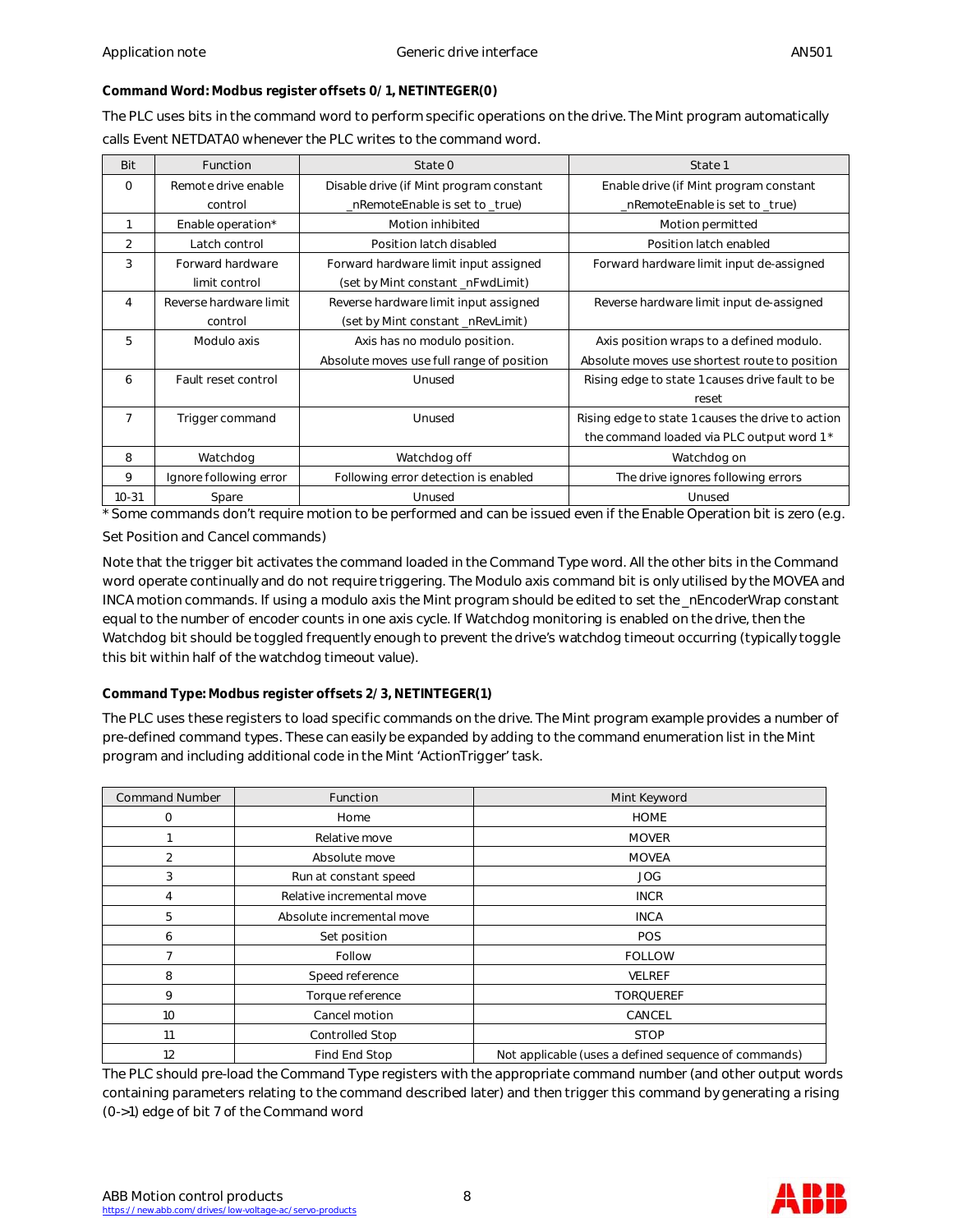# **Value: Modbus register offsets 4/5, NETFLOAT(2)**

The PLC uses these registers to load information that relates to the command to be issued on the drive. The table below details how the value relates to each specific command:

| <b>Command Number</b> | Function                                      | Use of Value                                         |
|-----------------------|-----------------------------------------------|------------------------------------------------------|
| O                     | Home                                          | Homing back off ratio <sup>1</sup>                   |
|                       | Relative move                                 | Relative move distance                               |
| 2                     | Absolute move                                 | Absolute move target                                 |
| 3                     | Run at constant speed (position loop enabled) | Unused                                               |
|                       | Relative incremental move                     | Relative incremental move distance <sup>2</sup>      |
| 5                     | Absolute incremental move                     | Absolute incremental move target <sup>2</sup>        |
| 6                     | Set position                                  | New position value                                   |
|                       | Follow                                        | Sets gear ratio                                      |
| 8                     | Speed reference                               | Unused                                               |
| 9                     | Torque reference                              | Sets torque value (%)                                |
| 10                    | Cancel motion                                 | Unused                                               |
| 11                    | Controlled stop                               | Unused                                               |
| 12                    | Find End Stop                                 | Torque limit (% of drive rated current) <sup>3</sup> |

The PLC should pre-load the Value registers with the appropriate data (and the other output registers containing parameters relating to the command described both previously and later) and then trigger the command by generating a rising (0->1) edge of bit 7 of the Command word.

<sup>1</sup> The homing back off ratio sets a value for the Mint HOMEBACKOFF keyword (refer to the Mint help file for further details). This value is just a scalar. All other values are scaled (i.e., use units' dependant on the Mint SCALEFACTOR setup on the drive).

 $^2$  Target positions for the incremental moves can be modified according to the value stored in the 'Latch Offset' registers if the latch control bit is set in the Command word (this is detailed later in the section on Latch Offset).  $^3$  Torque limits in the drive are effectively in series with the CURRENTLIMIT setting so it usual to set a torque limit that results in an overall current limit reduction (e.g., if CURRENTLIMIT is set to 60% of drive rated current it would be usual to set a torque limit lower than 60% when finding the end stop)

# **Speed: Modbus register offsets 6/7, NETFLOAT(3)**

The PLC uses these registers to load a slew speed on the drive. The table below details how the Speed value relates to each specific command:

| <b>Command Number</b> | Function                  | Use of Speed                           |
|-----------------------|---------------------------|----------------------------------------|
| 0                     | Home                      | Sets Homing speed                      |
|                       | Relative move             | Sets slew speed for move               |
| 2                     | Absolute move             | Sets slew speed for move               |
| 3                     | Run at constant speed     | Jog speed demand                       |
| 4                     | Relative incremental move | Sets slew speed for move               |
| 5                     | Absolute incremental move | Sets slew speed for move               |
| 6                     | Set position              | Unused                                 |
|                       | Follow                    | Unused                                 |
| 8                     | Speed reference           | Sets speed reference (in user units/s) |
| 9                     | Torque reference          | Unused                                 |
| 10                    | Cancel                    | Unused                                 |
| 11                    | Controlled stop           | Unused                                 |
| 12                    | Find End Stop             | Sets slew speed for seeking end stop   |

Speed is a scaled quantity (i.e. the units relate to the SCALEFACTOR setup on the drive). The PLC should pre-load the Speed registers with the appropriate data (and the other output registers containing parameters relating to the command described both previously and later) and then trigger the command by generating a rising (0->1) edge of bit 7 of the Command word.

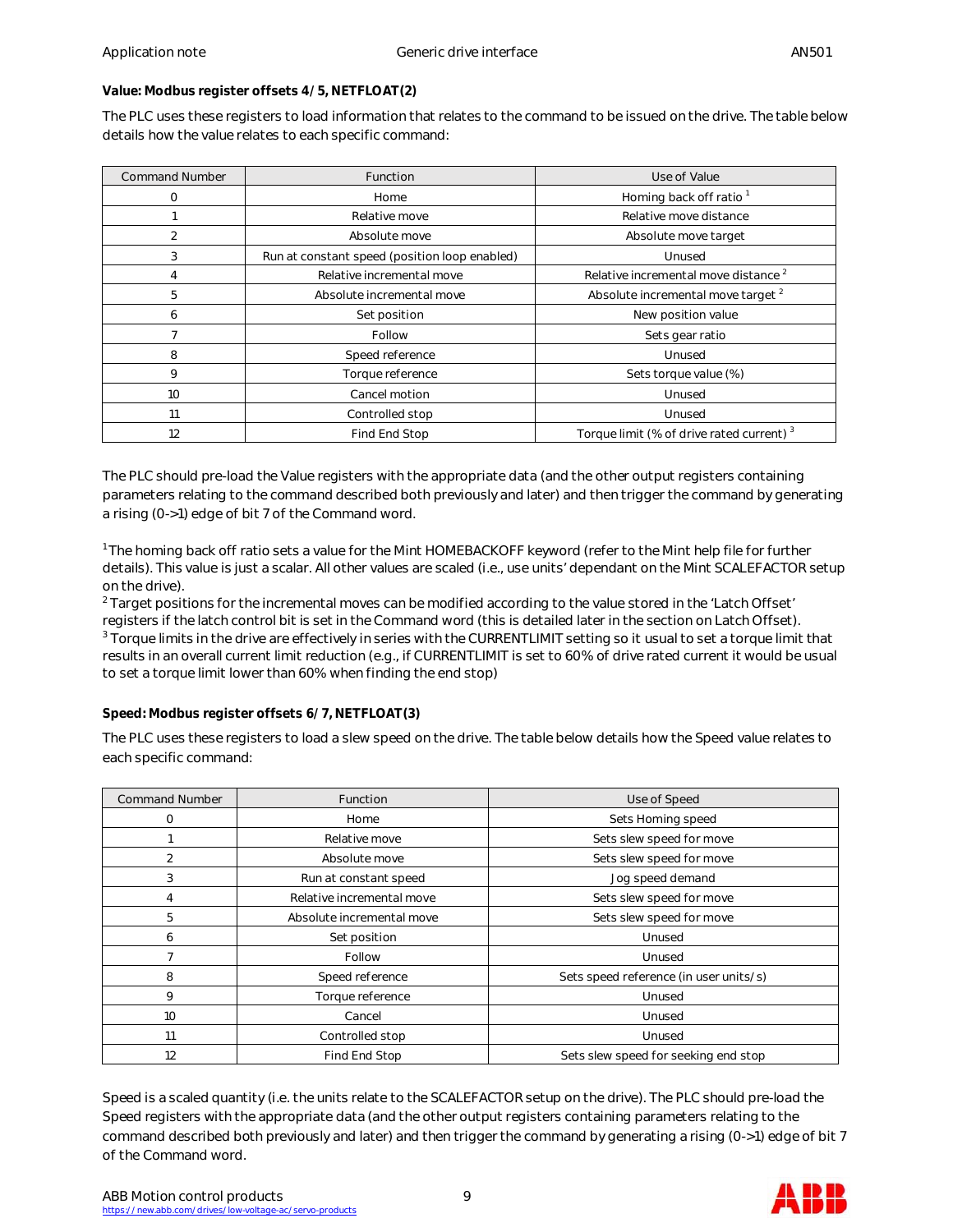**Acceleration Rate: Modbus register offsets 8/9, NETFLOAT(4)**

The PLC uses these registers to load an acceleration rate on the drive. The table below details how the acceleration rate value relates to each specific command:

| <b>Command Number</b> | <b>Function</b>           | Use of Acceleration Rate               |
|-----------------------|---------------------------|----------------------------------------|
| 0                     | Home                      | Sets acceleration rate to home speed   |
|                       | Relative move             | Sets acceleration rate to slew speed   |
| 2                     | Absolute move             | Sets acceleration rate to slew speed   |
| 3                     | Run at constant speed     | Sets acceleration rate to jog speed    |
| 4                     | Relative incremental move | Sets acceleration rate to slew speed   |
| 5                     | Absolute incremental move | Sets acceleration rate to slew speed   |
| 6                     | Set position              | Unused                                 |
|                       | Follow                    | Unused                                 |
| 8                     | Speed reference           | Sets acceleration rate to speed demand |
| 9                     | Torque reference          | Unused                                 |
| 10                    | Cancel                    | Unused                                 |
| 11                    | Controlled stop           | Unused                                 |
| 12                    | Find End Stop             | Sets acceleration rate to slew speed   |

The units for acceleration rate are user units per second<sup>2</sup>. Note that this value must be greater than 0.001. A value outside of this range will cause the drive to enter the fault state and will report error code 3 (data out of range).

The PLC should pre-load the acceleration rate registers with the appropriate data (and the other output registers containing parameters relating to the command described both previously and later) and then trigger the command by generating a rising (0->1) edge of bit 7 of the Command word

**Deceleration Rate: Modbus register offsets 10/11, NETFLOAT(5)**

The PLC uses these registers to load a deceleration rate on the drive. The table below details how the deceleration rate value relates to each specific command:

| <b>Command Number</b> | Function                  | Use of Deceleration rate                  |
|-----------------------|---------------------------|-------------------------------------------|
| 0                     | Home                      | Sets deceleration rate from home speed    |
|                       | Relative move             | Sets deceleration rate from slew speed    |
| 2                     | Absolute move             | Sets deceleration rate from slew speed    |
| 3                     | Run at constant speed     | Sets deceleration rate from jog speed     |
| 4                     | Relative incremental move | Sets deceleration rate from slew speed    |
| 5                     | Absolute incremental move | Sets deceleration rate from slew speed    |
| 6                     | Set position              | Unused                                    |
|                       | Follow                    | Unused                                    |
| 8                     | Speed reference           | Sets deceleration rate from speed         |
| 9                     | Torque reference          | Unused                                    |
| 10                    | Cancel                    | Unused                                    |
| 11                    | Controlled stop           | Sets deceleration rate from current speed |
| 12                    | Find End Stop             | Sets deceleration rate from slew speed    |

The units for deceleration rate are user units per second<sup>2</sup>. Note that this value must be greater than 0.001. A value outside of this range will cause the drive to enter the fault state and will report error code 3 (data out of range).

The PLC should pre-load the deceleration rate registers with the appropriate data (and the other output registers containing parameters relating to the command described both previously and later) and then trigger the command by generating a rising (0->1) edge of bit 7 of the Command word

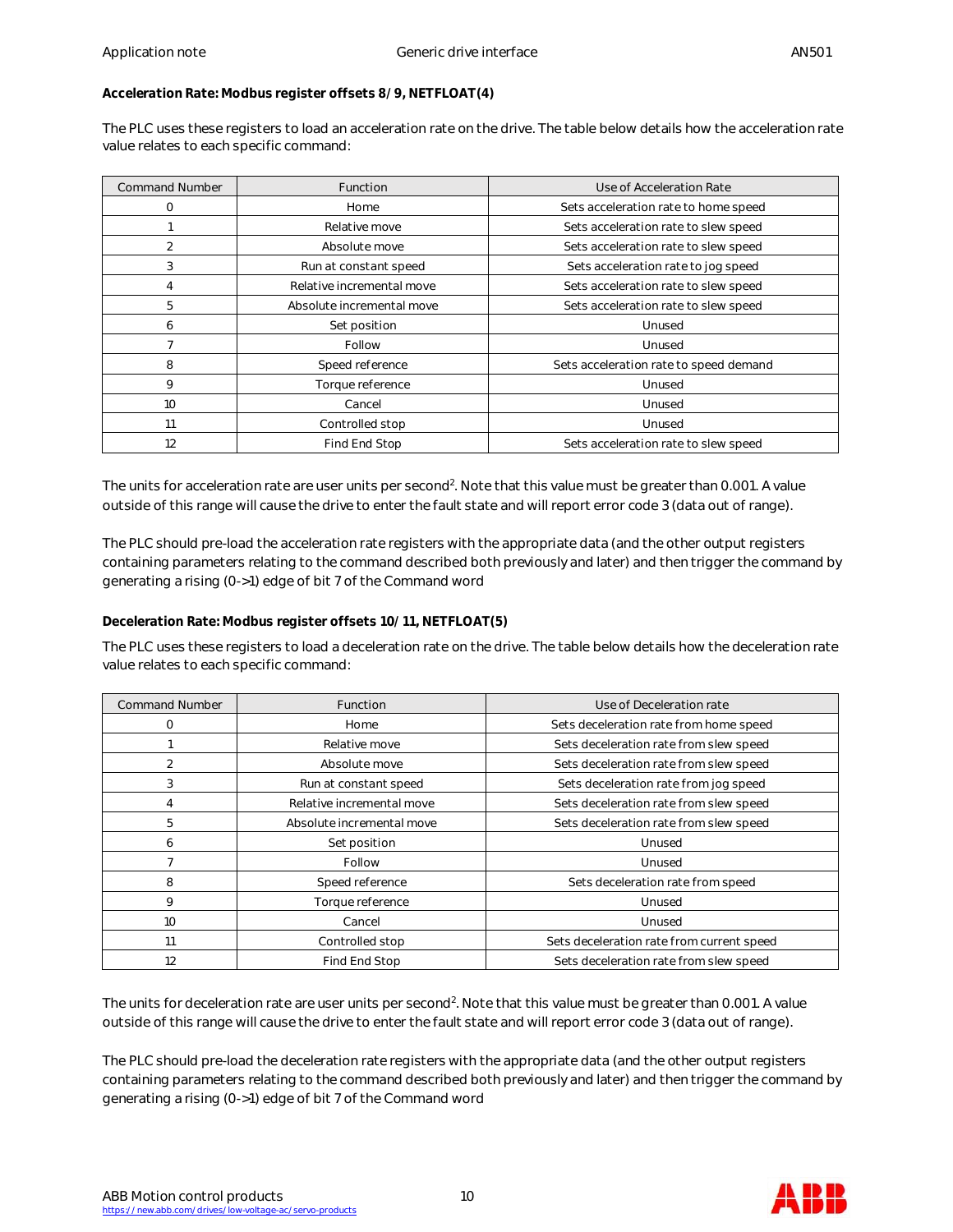## **Acceleration Jerk Rate: Modus register offsets 12/13, NETFLOAT(6)**

The PLC uses these registers to load an acceleration jerk rate (S-ramp) on the drive. The table below details how the acceleration jerk rate value relates to each specific command:

| <b>Command Number</b> | Function                  | Use of Acceleration Jerk Rate                         |
|-----------------------|---------------------------|-------------------------------------------------------|
|                       | Home                      | Sets acceleration jerk rate to home acceleration rate |
|                       | Relative move             | Sets acceleration jerk rate to acceleration rate      |
|                       | Absolute move             | Sets acceleration jerk rate to acceleration rate      |
| 3                     | Run at constant speed     | Sets acceleration jerk rate to acceleration rate      |
| 4                     | Relative incremental move | Sets acceleration jerk rate to acceleration rate      |
| 5                     | Absolute incremental move | Sets acceleration jerk rate to acceleration rate      |
| 6                     | Set position              | Unused                                                |
|                       | Follow                    | Unused                                                |
| 8                     | Speed reference           | Sets acceleration jerk rate to acceleration rate      |
| 9                     | Torque reference          | Unused                                                |
| 10                    | Cancel                    | Unused                                                |
| 11                    | Controlled stop           | Unused                                                |
| 12                    | Find End Stop             | Sets acceleration jerk rate to acceleration rate      |

The units for acceleration jerk rate are user units per second $^3$ . Note that this value must be greater than 0.001. A value outside of this range will cause the drive to enter the fault state and will report error code 3 (data out of range).

Note: Setting either acceleration jerk rate or deceleration jerk rate to zero will force the drive to use a trapezoidal motion profile. If both these words contain valid non-zero values, the drive will use an S-ramped motion profile. The PLC should pre-load the acceleration jerk rate registers with the appropriate data (and the other output registers containing parameters relating to the command described both previously and later) and then trigger the command by generating a rising (0->1) edge of bit 7 of the Command word

**Deceleration Jerk Rate: Modbus register offsets 14/15, NETFLOAT(7)**

The PLC uses these registers to load a deceleration jerk rate (S-ramp) on the drive. The table below details how the deceleration jerk rate value relates to each specific command:

| <b>Command Number</b> | Function                  | Use of Deceleration Jerk Rate                         |
|-----------------------|---------------------------|-------------------------------------------------------|
| $\Omega$              | Home                      | Sets deceleration jerk rate to home deceleration rate |
|                       | Relative move             | Sets deceleration jerk rate to deceleration rate      |
| 2                     | Absolute move             | Sets deceleration jerk rate to deceleration rate      |
| 3                     | Run at constant speed     | Sets deceleration jerk rate to deceleration rate      |
| 4                     | Relative incremental move | Sets deceleration jerk rate to deceleration rate      |
| 5                     | Absolute incremental move | Sets deceleration jerk rate to deceleration rate      |
| 6                     | Set position              | Unused                                                |
|                       | Follow                    | Unused                                                |
| 8                     | Speed reference           | Sets deceleration jerk rate to deceleration rate      |
| 9                     | Torque reference          | Unused                                                |
| 10                    | Cancel                    | Unused                                                |
| 11                    | Controlled stop           | Sets deceleration jerk rate to deceleration rate      |
| 12                    | Find End Stop             | Sets deceleration jerk rate to deceleration rate      |

The units for deceleration jerk rate are user units per second $^3.$  Note that this value must be greater than 0.001. A value outside of this range will cause the drive to enter the fault state and will report error code 3 (data out of range). Setting either acceleration jerk rate or deceleration jerk rate to zero will force the drive to use a trapezoidal motion profile. If both these words contain valid non-zero values, the drive will use an S-ramped motion profile.

The PLC should pre-load the deceleration jerk rate registers with the appropriate data (and the other output registers containing parameters relating to the command described both previously and later) and then trigger the command by generating a rising (0->1) edge of bit 7 of the Command word.

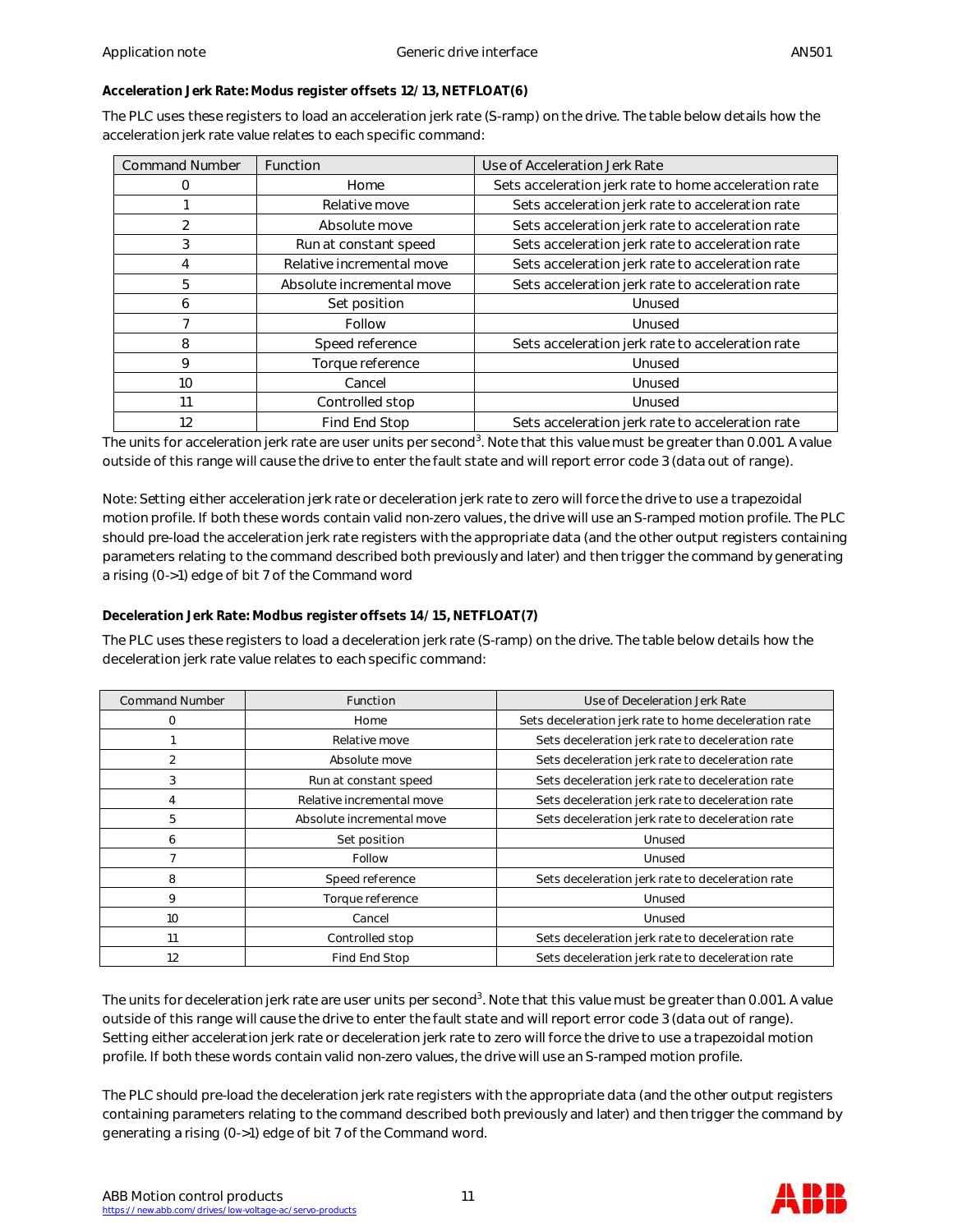# **Latch Offset: Modbus register offsets 16/17, NETFLOAT(8)**

The PLC uses these registers to load an offset distance from a captured fast interrupt position that is subsequently used as a new target position for the drive (this function is typically used on Indexing Conveyors where the axis must always stop at a fixed distance past a reference sensor). The table below details how the Latch Offset value relates to each specific command:

| <b>Command Number</b> | Function                  | Use of Latch Offset             |  |
|-----------------------|---------------------------|---------------------------------|--|
| 0                     | Home                      | Unused                          |  |
|                       | Relative move             | Unused                          |  |
| 2                     | Absolute move             | Unused                          |  |
| 3                     | Run at constant speed     | Unused                          |  |
| 4                     | Relative incremental move | Sets offset from latch position |  |
| 5                     | Absolute incremental move | Sets offset from latch position |  |
| 6                     | Set position              | Unused                          |  |
|                       | Follow                    | Unused                          |  |
| 8                     | Speed reference           | Unused                          |  |
| 9                     | Torque reference          | Unused                          |  |
| 10                    | Cancel                    | Unused                          |  |
| 11                    | Controlled stop           | Unused                          |  |
| 12                    | Find End Stop             | Unused                          |  |

If the PLC has set bit 2 of the Command word (to enable 'fast' position latching) and the drive receives a latch event during either a relative incremental move or an absolute incremental move, then the drive will use the data contained in the Latch Offset word to set a new target position for the move. The move target becomes the captured (fast) position plus the defined offset distance.

The Latch Offset is a scaled quantity (i.e., the units relate to the SCALEFACTOR setup on the drive). The PLC should preload the Latch Offset registers with the appropriate data (and the other output registers containing parameters relating to the command described previously) and then trigger one of the incremental move commands by generating a rising (0->1) edge of bit 7 of the Command word.

# **DO Force: Modbus register offsets 18/19, NETFLOAT(9)**

The PLC uses these registers to force digital outputs on or off. :

| <b>Command Number</b> | <b>Function</b>                                       | Use of Latch Offset |
|-----------------------|-------------------------------------------------------|---------------------|
|                       | Force Digital Output 0                                | Unused              |
|                       | Force Digital Output 1                                | Unused              |
|                       | Force Digital Output 2                                | Unused              |
|                       | Force Digital Output 3 (e180 + e190 only with SIO-01) | Unused              |
|                       | Force Digital Output 4 (e180+ e190 only with SIO-01)  | Unused              |
|                       | Force Digital Output 5 (e190 only with SIO-01)        | Unused              |
|                       | Force Digital Output 6 (e190 only with SIO-01)        | Unused              |

Note: This will only work as long as there are no assigned functions within the Mint program – such as motorbrakeoutput(0)

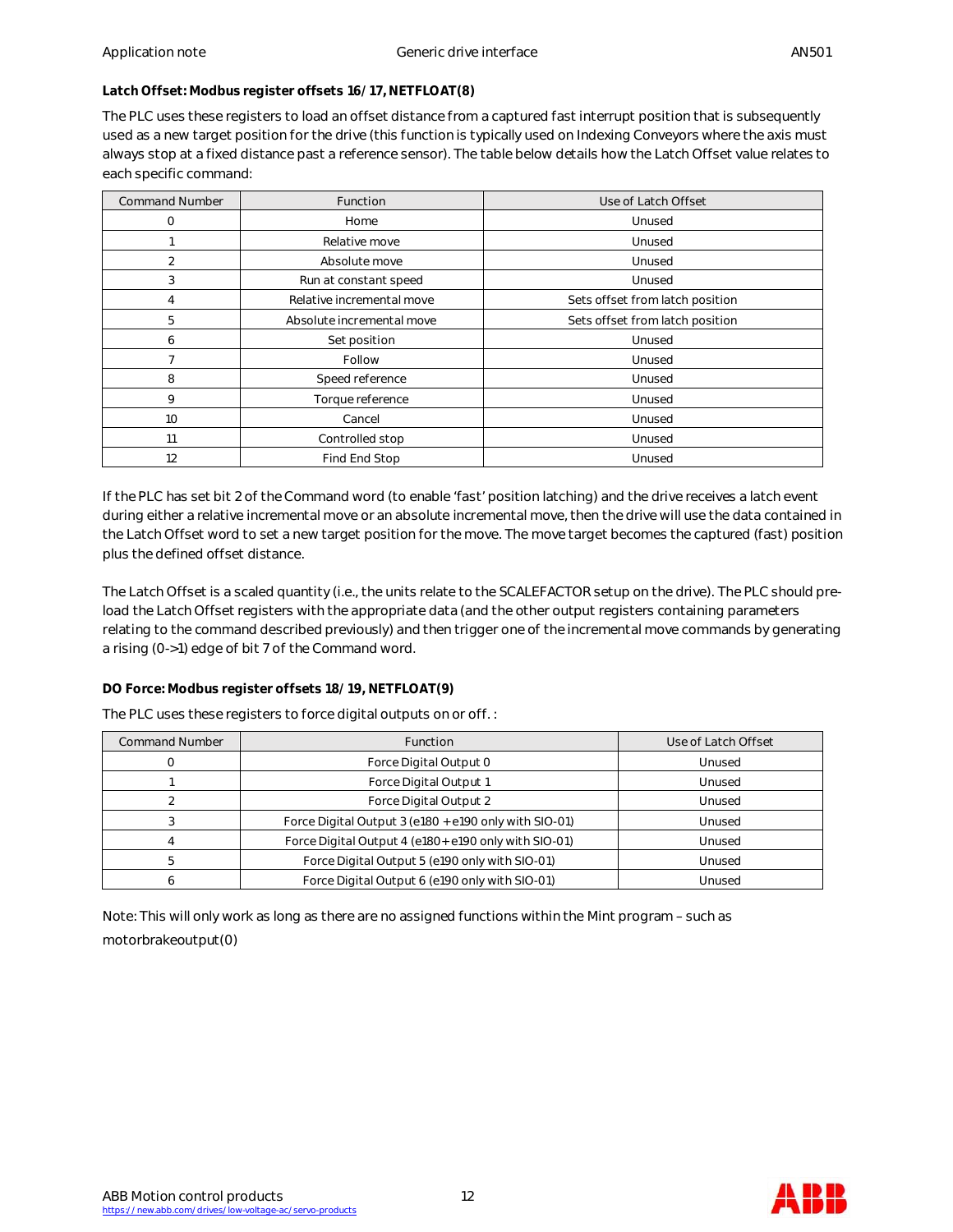## **Status Word: Modbus register offsets 200/201, NETINTEGER(100)**

The PLC uses bits in the status word to determine specific conditions on the drive. The PLC can use these bits to determine when previously issued commands have completed. The Mint program automatically populates the bits in this word.

| <b>Bit</b>     | Function                        | State 0                                                                       | State 1                                                   |
|----------------|---------------------------------|-------------------------------------------------------------------------------|-----------------------------------------------------------|
| $\Omega$       | Enable status                   | Drive is disabled                                                             | Drive is enabled                                          |
| 1              | Idle status                     | Drive is not IDLE <sup>1</sup>                                                | Drive is $IDLE1$                                          |
| $\overline{2}$ | In Position                     | Drive is not within IDLEPOS <sup>2</sup> value of                             | Drive is within IDLEPOS <sup>2</sup> value if last target |
|                |                                 | last target position                                                          | position                                                  |
| 3              | Motor brake status <sup>3</sup> | Motor brake is released                                                       | Motor brake is applied                                    |
| $\overline{4}$ | Homed status                    | Drive has not completed a successful                                          | Drive has completed a successful home                     |
|                |                                 | home sequence                                                                 | sequence                                                  |
| 5              | Forward limit status            | Forward limit input is inactive                                               | Forward limit input is active                             |
| 6              | Reverse limit status            | Reverse limit input is inactive                                               | Reverse limit input is active                             |
| $\overline{7}$ | Fault status                    | No fault                                                                      | Fault present on drive (refer to Error code word          |
|                |                                 |                                                                               | for additional information)                               |
| 8              | Stop input state                | Stop input inactive                                                           | Stop input active                                         |
| 9              | Ready to enable state           | Drive is not ready to be enabled                                              | Drive is ready to be enabled                              |
| $10 - 11$      | Control mode                    | These two bits combined report the active control mode of the drive           |                                                           |
|                |                                 | (Current/Speed/Position control) - refer to CONTROLMODE in the Mint help file |                                                           |
| 12             | Trigger state                   | Command word bit 7 is clear                                                   | Command word bit 7 is set                                 |
| 13             | Enable operation state          | Command word bit 1 is clear                                                   | Command word bit 1 is set                                 |
| 14             | Missed Latch state              | Latch (if used) has been detected                                             | Latch (if used) has been missed                           |
| 15             | <b>Fault Reset state</b>        | Command word bit 6 is clear                                                   | Command word bit 6 is set                                 |
| 16             | Phase search status             | Phase search not complete                                                     | Phase search completed                                    |
| $17 - 31$      | Spare                           |                                                                               |                                                           |

<sup>1</sup> Refer to Mint help file topic on IDLE for details of what constitutes the idle condition (see also IDLEMODE, IDLEVEL, IDLEPOS and IDLETIME)

 $^2$  Refer to Mint help file topic on IDLEPOS

 $^3$  Motor brake control is only active if Mint Workbench has been used to set the various MOTORBRAKExxxxxxx parameters associated with this function. Refer to all Mint help file topics starting with MOTORBRAKE

# **Measured Position: Modbus register offsets 202/203, NETFLOAT(101)**

The PLC uses these registers to read the current position of the drive. This value is a scaled quantity (i.e. it uses units dependant on the Mint SCALEFACTOR setup on the drive). To allow the GDI to control modulo axes as well as nonmodulo axes this register actually reflects the scaled value of ENCODER(0). This allows the apparent position of the axis to be wrapped according to the setting of ENCODERWRAP(0). Refer to the Mint help file topics on ENCODER and ENCODERWRAP for further details.

# **Measured Velocity: Modbus register offsets 204/205, NETFLOAT(102)**

The PLC uses these registers to read the current velocity of the drive. This value is a scaled quantity (i.e. it uses units dependant on the Mint SCALEFACTOR setup on the drive). Refer to the Mint help file topic on VEL for further details.

**Following Error: Modbus register offsets 206/207, NETFLOAT(103)**

The PLC uses these registers to read the current positional error of the drive. This value is a scaled quantity (i.e. it uses units dependant on the Mint SCALEFACTOR setup on the drive). Refer to the Mint help file topic on FOLERROR for further details.

## **Axis Mode: Modbus register offsets 208/209, NETINTEGER(104)**

The PLC uses these registers to read the current mode of operation on the drive. Refer to the Mint help file topic on AXISMODE for further details.

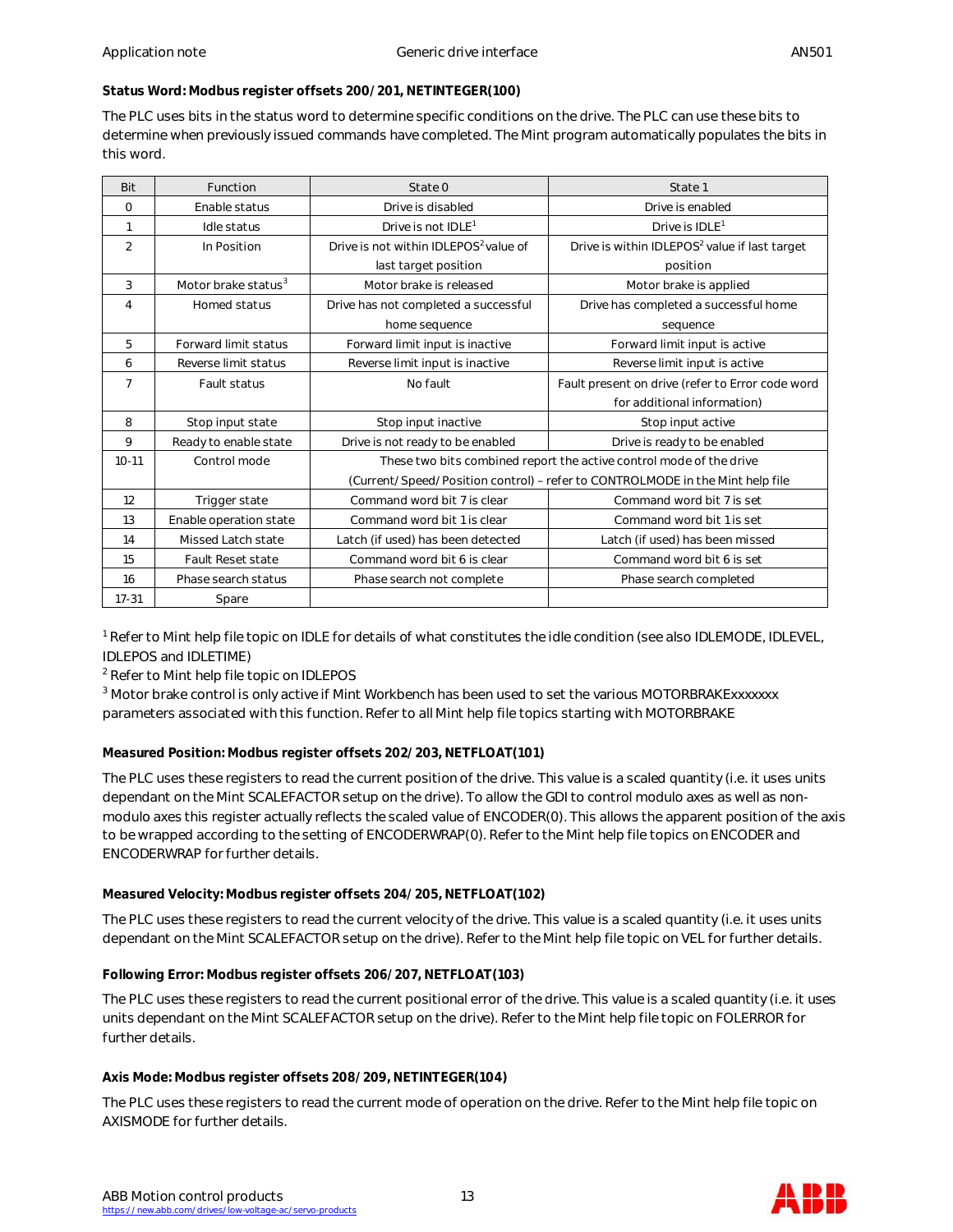**Measured RMS Current: Modbus register offsets 210/21, NETFLOAT(105)**

The PLC uses these registers to read the measured RMS current being produced by the drive (in amps). Refer to the

Mint help file topic on CURRENTMEAS for further details.

**Error Code: Modbus register offsets 212/213, NETINTEGER(106)**

The PLC uses these registers to read the current fault/error code from the drive. A zero value indicates no fault is active (also bit 7 of the Status word indicates whether a fault is present or not). Refer to Mint help file topic on ERRCODE for further details.

**DI Status: Modbus register offsets 214/215, NETINTEGER(107)**

The PLC uses these registers to read the status of the drive's digital inputs. This will look at the current state of the digital inputs. A bit will be set if the input is active. For edge triggered inputs, the bit will be set if an edge has been latched.

**DO Status: Modbus register offsets 216/217, NETINTEGER(108)**

The PLC uses these registers to read the status of the drive's digital Outputs.

**Torque Actual (Nm): Modbus register offsets 218/219, NETINTEGER(109)**

The PLC uses these registers to read the actual torque of the motor as calculated by the drive. This value is expressed in Nm.



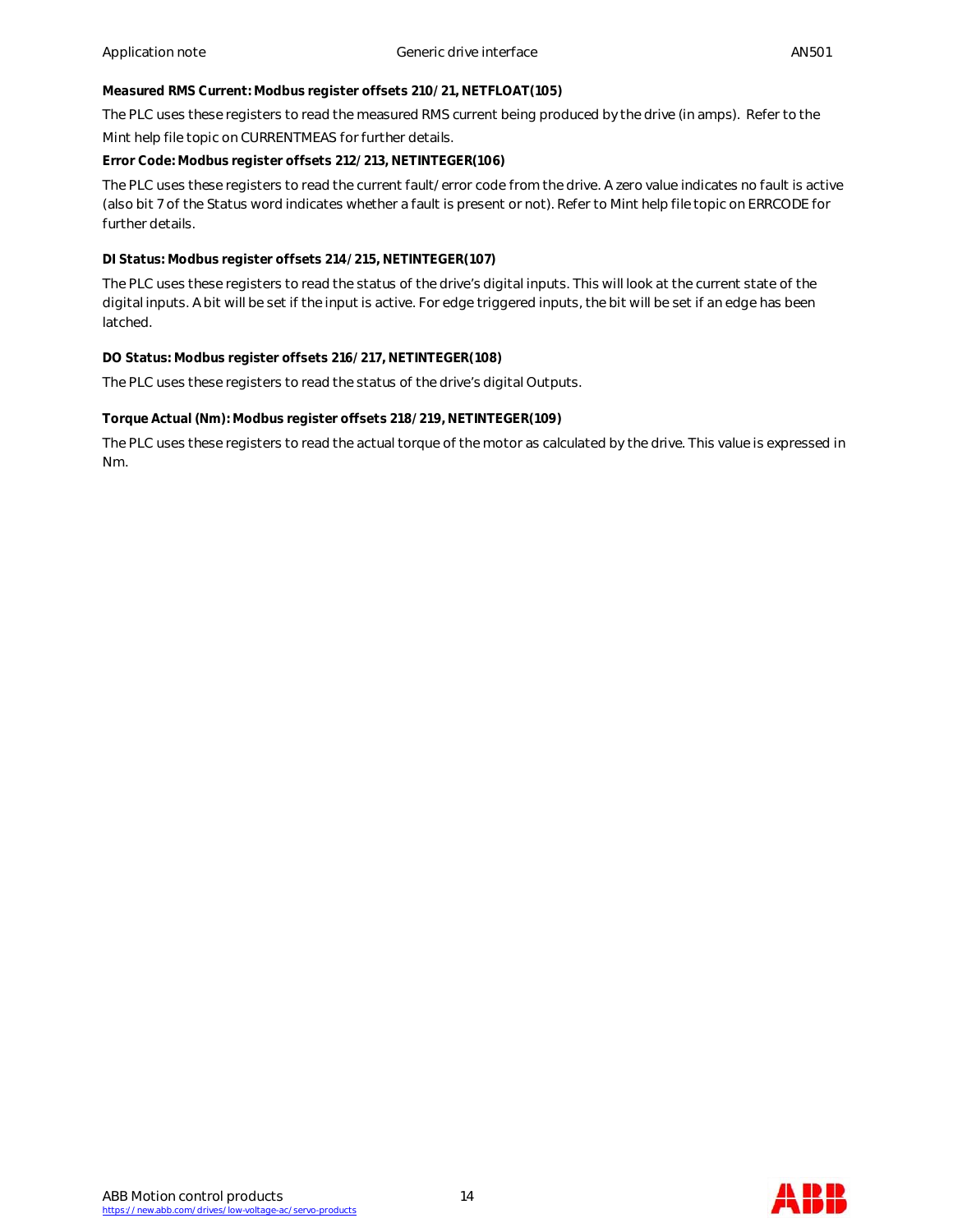# **Example Sequences**

The IEC 61131 PLC function blocks within the example programs included with this application note automate the sequences described below making use of the GDI extremely simple for all applications. These sequences are only included for information should the user wish to design/implement their own sequence control functions.

# **Enabling the drive**

The Mint constant bRemoteEnable is set to True in the downloaded Mint program (so the PLC ultimately controls the enable state). Ensure the local interlocks (e.g., stop input, drive enable input, AC supply) are all present on the drive. If the drive is ready to be enabled the status word will indicate this via the 'Ready to Enable' bit If so then Enable bit can be set in the Command word The drive should enable and bit 0 of the Status word should be set to indicate this

# **Issuing a Home**

Ensure the drive is enabled (see above) Load a value for the home back off ratio into the Value word Load a value for the homing speed into the Speed word Load a value for the homing acceleration rate into the Accel word Load a value for the homing deceleration rate into the Decel word If required, load values for acceleration and deceleration jerk rates Write 0 to the Command type word to set Homing as the command type Write a 1 to bit 1 of the Command word to allow motion to be performed Trigger the move by writing a 1 to bit 7 of the Command word The programmed move should take place. Use the status bits (Idle, InPos, Homed and Fault) to examine this. Write a 0 to bit 7 of the Command word ready for the next command.

## **Issuing a relative move**

Ensure the drive is enabled (see above) Load a value for the move distance into the Value word Load a value for the slew speed for the move into the Speed word Load a value for the acceleration time into the Accel word Load a value for the deceleration time into the Decel word If required, load values for acceleration and deceleration jerk rates Write 1 to the Command type word to select relative move Write a 1 to bit 1 of the Command word to allow motion to be performed Trigger the move by writing a 1 to bit 7 of the Command word The programmed move should take place. Use the status bits (Idle, InPos and Fault) to examine this. Write a 0 to bit 7 of the Command word ready for the next command.

Note: There is no need to re-issue values for all or any of the parameters that don't need to change if further moves are required – the drive will retain the current values.

## **Issuing a Jog**

Ensure the drive is enabled (see above) and Ensure bit 1 of the command word is set to allow motion Load a value for the Jog Speed into the Speed word Set acceleration/deceleration and Jerk rates as required (see previous example) Write 3 to the Command type word to select Jog Set bit 7 of the Command word to 1 to start the axis jogging

Jog can be stopped by either writing a value of zero, clearing the Enable Operation bit, issuing a new command, activating the local stop input on the drive (if assigned) or disabling the drive

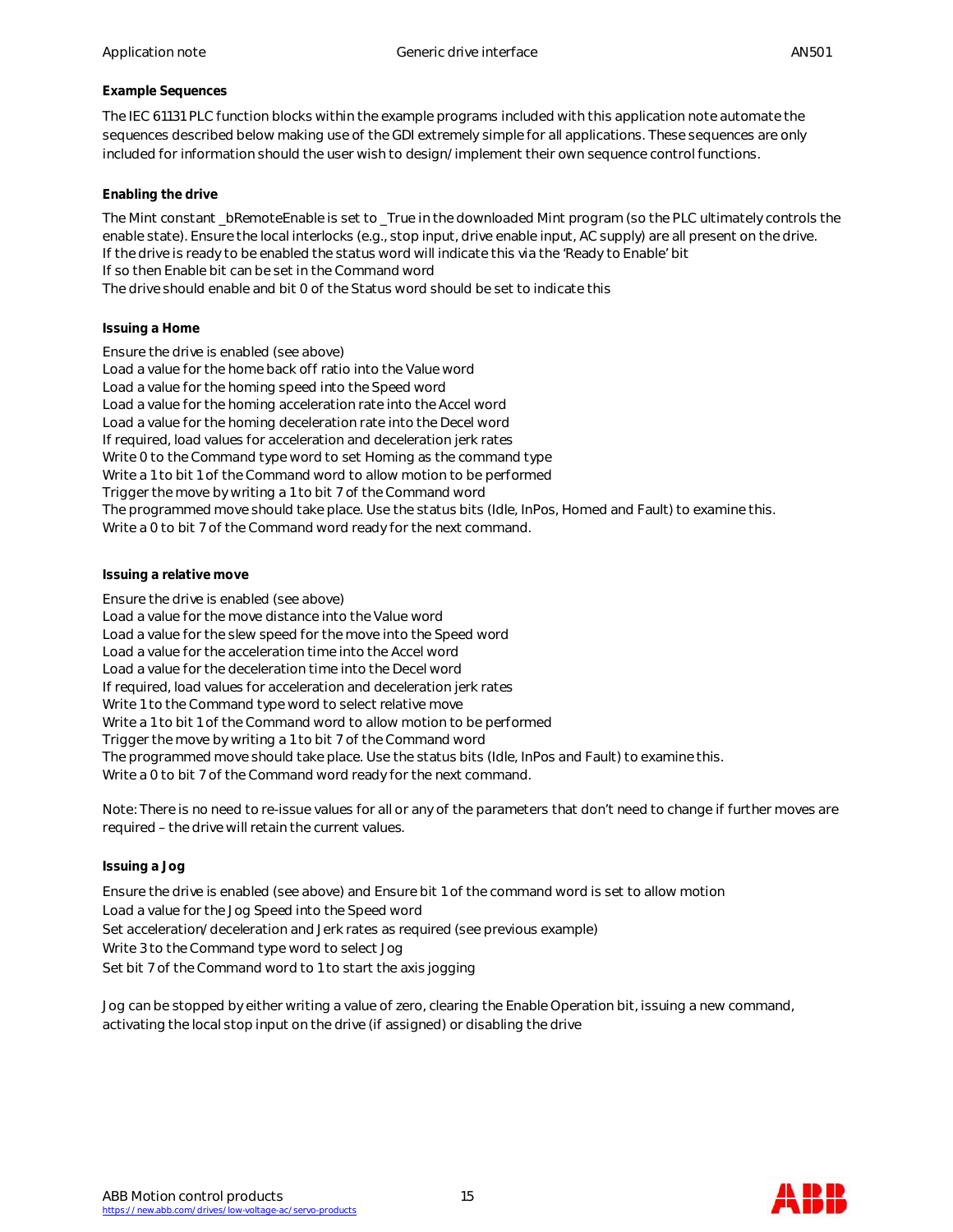#### **Issuing a Follow**

Ensure the drive is enabled (see above) Ensure bit 1 of the command word is set to allow motion Load a value for the follow ratio into the Value word Ensure the axis is either IDLE (Bit 1 of Status word , NETINTEGER(100) is set) or already following (Axismode / NETINTEGER(104) returns a value of 128) Write 7 to the Command type word to select Following Set bit 7 of the Command word to 1 to start the axis following the master reference (or to issue a new follow ratio if the axis is already following)

Follow can be stopped by either writing a value of zero and triggering another follow, clearing the Enable Operation bit, issuing a new command, activating the local stop input on the drive (if assigned) or disabling the drive.

## **Issuing a Speed Reference**

Ensure the drive is enabled (see above) Ensure bit 1 of the command word is set to allow motion Load a value for the speed reference (in user units/sec) into the Speed word Load values for accel/decel/acceljerk/deceljerk as described previously under 'Issuing a Jog' Write 8 to the Command type word to select Speed reference mode Set bit 7 of the Command word to 1 to start the axis running at the programmed speed reference

Speed reference can be stopped by writing a speed reference of zero, clearing the Enable Operation bit, issuing a new command, activating the local stop input on the drive (if assigned) or disabling the drive. Note that until a new command is sent requiring a different mode of operation the drive will remain in speed reference mode. Should the user require the drive to return to position control mode holding its current position with full torque available the PLC should issue a relative move of zero units (Command type 1 with Value of 0).

## **Issuing a Torque Reference**

Ensure the drive is enabled (see above) Ensure bit 1 of the command word is set to allow motion Load a value for the torque reference (as a percentage) into the value word Write 9 to the Command type word to select torque reference mode Set bit 7 of the Command word to 1 to start the axis running at the programmed torque reference

Torque reference can be stopped by clearing the Enable Operation bit, issuing a new command, activating the local stop input on the drive (if assigned) or disabling the drive. Note that until a new command is sent requiring a different mode of operation the drive will remain in torque reference mode. Should the user require the drive to return to position control mode holding its current position with full torque available the PLC should issue a relative move of zero units (Command type 1 with Value of 0)

# **Finding an end stop (home to torque limit)**

Ensure the drive is enabled (see above)

Ensure bit 1 of the command word is set to allow motion

Load a value for the torque limit (as a percentage of the drive's rated current) into the value word

Load a value for the velocity reference used to find the end stop (in user units/sec) into the speed word (the sign of this value determines the direction of travel)

Load values for accel/decel/acceljerk/deceljerk as described previously under 'Issuing a Jog'

Write 12 to the Command type word to select find end stop mode

Set bit 7 of the Command word to 1 to start the axis running at the programmed velocity reference

Find end stop can be stopped by clearing the Enable Operation bit, issuing a new command, activating the local stop input on the drive (if assigned) or disabling the drive. Note that until a new command is sent requiring a different mode of operation the drive will remain position control mode (holding position at the determined end stop).

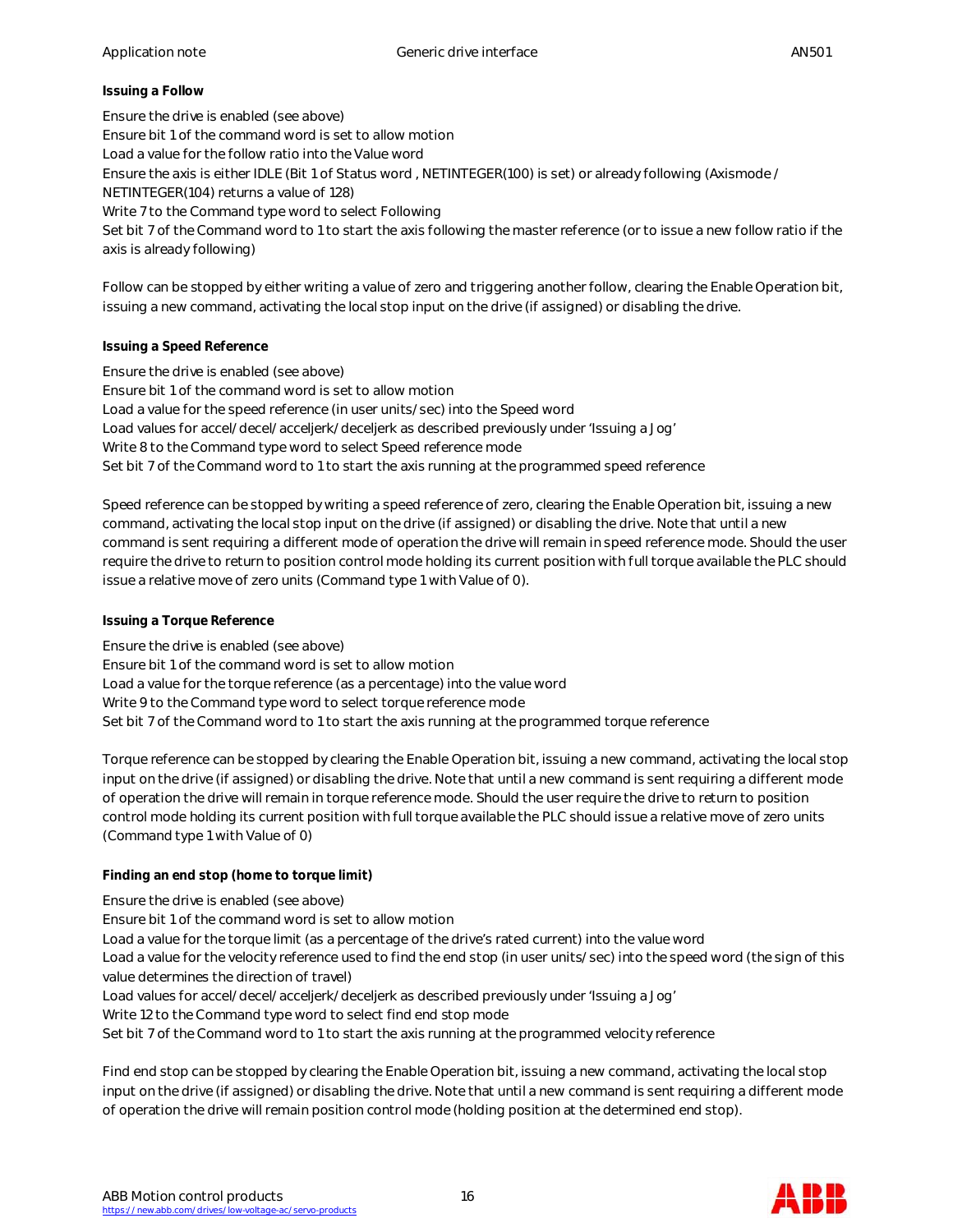# **PLC Example Program**

An example program to control drives is included with the accompanying zip file with application note (written for control via Modbus TCP) which comprises three main elements:

- 1. Function blocks for each motion command type included in the Mint Generic Drive Interface (GDI). The function blocks are very similar in operation to the PLCopen function blocks for motion control
- 2. A data interface function block. This code is responsible for routing the application-level data (e.g. from the function block usage) to the Modbus communication level
- 3. Function block to read/write Modbus data

To illustrate the use of the PLC code and the Mint GDI, two visualisations are included with each PLC example program.

- 1. A visualisation to operate each of the available GDI function blocks and monitor drive status information. This visualisation is comprised of several smaller pre-written visualisations (also included). These can be re-used for additional axes very easily, just by assigning placeholders to the corresponding function blocks associated with each new axes
- 2. A visualisation to monitor the operation of the Modbus data transfer and monitor the status of Modbus communication

# **Creating/Defining Axes**

The example PLC program is written to allow one drive to be controlled (via the GDI) over Modbus TCP. However, it is very simple to add additional axes.

## For Modbus TCP the procedure to add additional axes is as follows:

1. From the "Resources" tab of the CoDeSys application double-click the "GDI\_Global\_Variables" icon…



2. For every additional axis required add an additional declaration for an axis structure of type TGDIAxisRef. The example below shows two additional axes…

> (\* Add axis data types as required \*) tAxis1 ; TGDIAxisRef; tAxis2 ; TGDIAxisRef; tAxis3 : TGDIAxisRef;

3. Edit the declarations for *WatchdogTime* as required. This is the time base at which the drive is expecting the 'watchdog bit' to toggle on and off.

> (\* Watchdog time....needs to be half the drive's watchdog time (or less) \*) WatchdogTime : TIME := T#500MS;

4. Now either double-click the PLC\_PRG\_1 POU icon or create a new POU.…



To allow the PLC to exchange control and status data with an additional drive include a call to a new instance of the GDI\_DATAINTERFACE\_TCP function block (passing the relevant Axis structure and IP address as a parameter to this block).

5. Add application code, as required, to the PLC program for control of the additional axis (e.g. include new instances of calls to the required GDI function blocks)

The number of axes that can be controlled by the PLC is a function of the PLC's available memory. The example programs have been written for a PM5072-T-2ETH eco-PLC which is provided with 1024kB of memory for application code.

For reference, the dual axis example programs use approximately 126kB (12%) of the PM5072's available program code and data storage. Each additional axis uses a further 13kb of this storage and (1.1%) of total storage space.

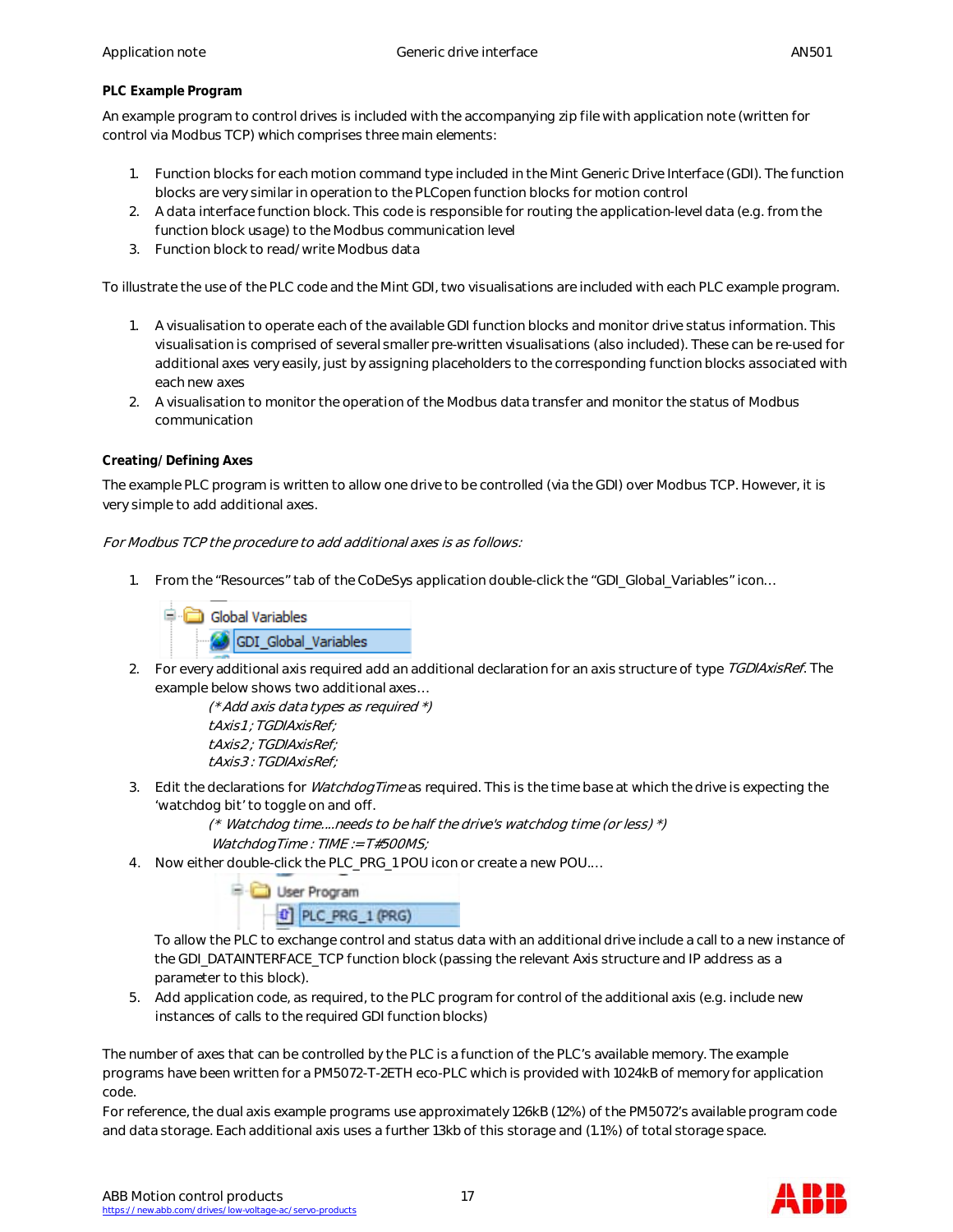#### **GDI Function Blocks**

The following sections detail the use of the PLC GDI function blocks:

#### **GDI\_POWER**

This function block is used to enable / disable an axis. The enable input enables the power stage in the drive and not the function block itself.

| <b>GDI POWER</b> |         |
|------------------|---------|
| Enable           | Status  |
| EnablePosNeg     | Erro:   |
|                  | ErrorID |

|                  | Type               | Description                                                                                |
|------------------|--------------------|--------------------------------------------------------------------------------------------|
| VAR IN OUT       |                    |                                                                                            |
| Axis             | <b>TGDIAxisRef</b> | Reference to the axis structure                                                            |
| <b>VAR INPUT</b> |                    |                                                                                            |
| Enable           | <b>BOOL</b>        | Whilst True the PLC will request the axis to be enabled                                    |
| EnablePosNeg     | <b>BOOL</b>        | Whist True motion in both directions is permitted. If False motion is prevented (or a stop |
|                  |                    | is performed if motion is already in progress)                                             |
| VAR OUTPUT       |                    |                                                                                            |
| <b>Status</b>    | <b>BOOL</b>        | Indicates whether the axis is enabled (True) or not (False)                                |
| Error            | <b>BOOL</b>        | Set True if the axis is in error                                                           |
| ErrorID          | <b>DINT</b>        | Indicates the Mint error code reported by the axis                                         |

# **GDI\_HOME**

This function block is used to datum an axis to a dedicated home switch/sensor. The details of the datum sequence are dependent on the Home type set in the Mint GDI program. The Position input is used to set the axis position at the end of a successful datum sequence.



|                      | Type               | Description                                                                                                                                                                                                                                                                              |
|----------------------|--------------------|------------------------------------------------------------------------------------------------------------------------------------------------------------------------------------------------------------------------------------------------------------------------------------------|
| VAR_IN_OUT           |                    |                                                                                                                                                                                                                                                                                          |
| Axis                 | <b>TGDIAxisRef</b> | Reference to the axis structure                                                                                                                                                                                                                                                          |
| VAR_INPUT            |                    |                                                                                                                                                                                                                                                                                          |
| Execute              | <b>BOOL</b>        | Start the datum sequence on a rising edge                                                                                                                                                                                                                                                |
| Position             | <b>REAL</b>        | Absolute position to be set at the end of a successful datum sequence                                                                                                                                                                                                                    |
| HomeSpeed            | REAL               | Homing speed in user units/sec                                                                                                                                                                                                                                                           |
| HomeAccel            | <b>REAL</b>        | Homing accel rate in user units/sec <sup>2</sup>                                                                                                                                                                                                                                         |
| HomeDecel            | REAL               | Homing decel rate in user units/sec <sup>2</sup>                                                                                                                                                                                                                                         |
| HomeAccelJerk        | REAL               | Homing accel jerk rate in user units/sec $3$ (set to 0 for trapezoidal motion)                                                                                                                                                                                                           |
| <b>HomeDecelJerk</b> | REAL               | Homing decel jerk rate in user units/sec <sup>3</sup> (set to 0 for trapezoidal motion)                                                                                                                                                                                                  |
| <b>HomeBackOff</b>   | REAL               | Ratio of Home speed to backoff speed                                                                                                                                                                                                                                                     |
| VAR_OUTPUT           |                    |                                                                                                                                                                                                                                                                                          |
| Done                 | <b>BOOL</b>        | Indicates that the axis has homed successfully. If the Execute input is removed during homing<br>and the axis completes the home sequence the Done output will be set for one PLC scan. If<br>home is successful and the Execute input remains True then the Done output will remain set |
| Busy                 | <b>BOOL</b>        | Set True whilst the homing sequence is in progress                                                                                                                                                                                                                                       |
| Error                | <b>BOOL</b>        | Set True if the axis is in error                                                                                                                                                                                                                                                         |
| ErrorID              | <b>DINT</b>        | Indicates the Mint error code reported by the axis                                                                                                                                                                                                                                       |

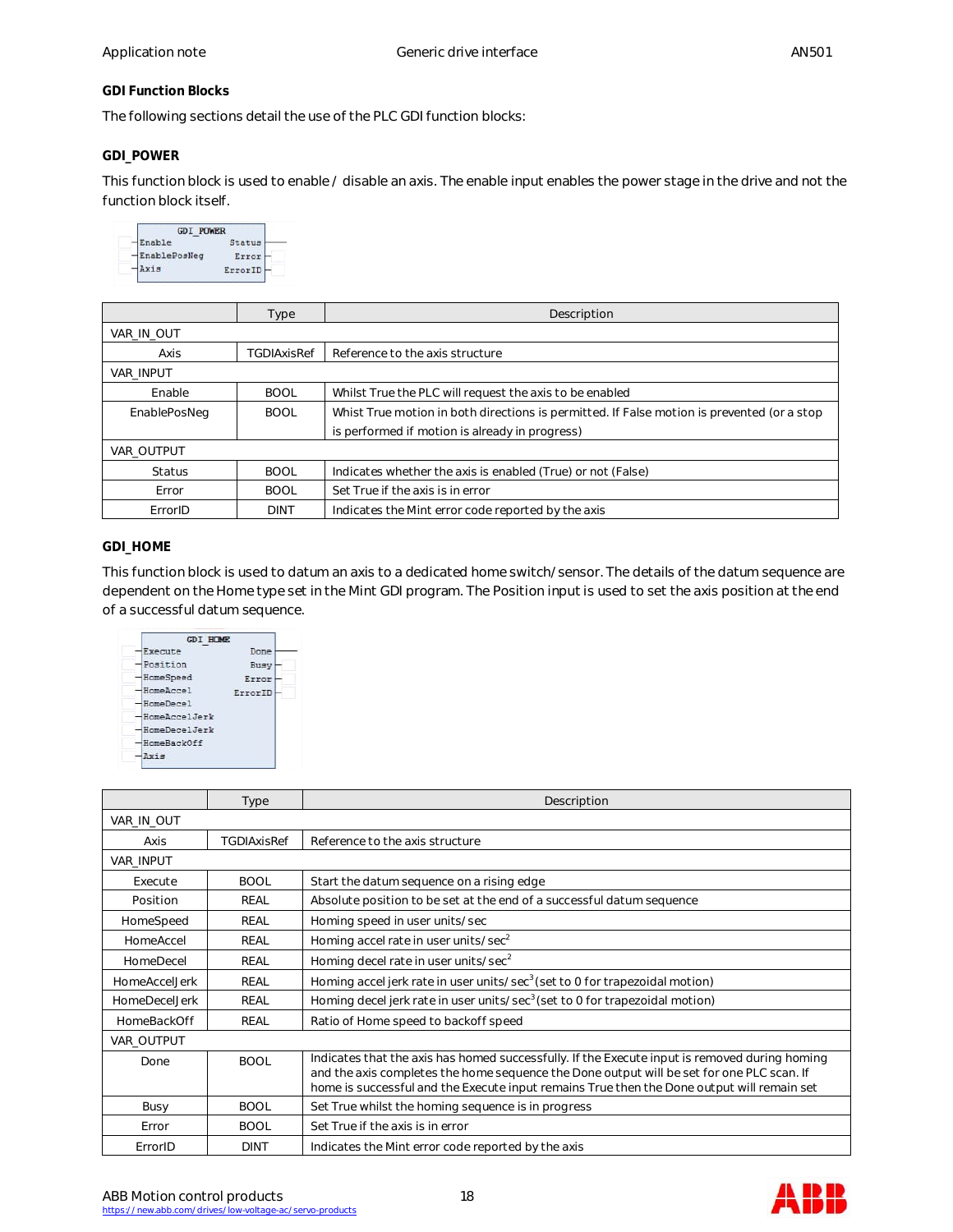## **GDI\_FIND\_END\_STOP**

This function block can be used as an alternative to GDI\_HOME to datum an axis to an end of travel physical limit in the absence of a dedicated home switch/sensor. The Position input is used to set the axis position at the end of a successful datum sequence. Here the torque limit used to determine the end stop position is in % of drive nominal current



|               | Type        | Description                                                                                      |
|---------------|-------------|--------------------------------------------------------------------------------------------------|
| VAR_IN_OUT    |             |                                                                                                  |
| Axis          | TGDIAxisRef | Reference to the axis structure                                                                  |
| VAR INPUT     |             |                                                                                                  |
| Execute       | <b>BOOL</b> | Start the datum sequence on a rising edge                                                        |
| Position      | REAL        | Absolute position to be set at the end of a successful datum sequence                            |
| FindSpeed     | REAL        | Speed in user units/sec (+ve value results in +ve direction, -ve value results in -ve direction) |
| FindAccel     | REAL        | Homing accel rate in user units/sec <sup>2</sup>                                                 |
| FindDecel     | REAL        | Homing decel rate in user units/sec <sup>2</sup>                                                 |
| FindAccelJerk | REAL        | Homing accel jerk rate in user units/sec <sup>3</sup> (set to 0 for trapezoidal motion)          |
| FindDeceLlerk | REAL        | Homing decel jerk rate in user units/sec <sup>3</sup> (set to 0 for trapezoidal motion)          |
| Torque Limit  | REAL        | Torque (current) limit expressed as a percentage of drive rated current                          |
| VAR OUTPUT    |             |                                                                                                  |
| Done          | <b>BOOL</b> | Indicates that the axis has found the end stop successfully. If the Execute input is removed     |
|               |             | during homing and the axis completes the find end stop sequence the Done output will be set      |
|               |             | for one PLC scan. If the Execute input remains True then the Done output will also remain set    |
|               |             | (providing the find end stop sequence was successful)                                            |
| Busy          | <b>BOOL</b> | Set True whilst the find end stop sequence is in progress                                        |
| Error         | <b>BOOL</b> | Set True if the axis is in error                                                                 |
| ErrorID       | <b>DINT</b> | Indicates the Mint error code reported by the axis                                               |



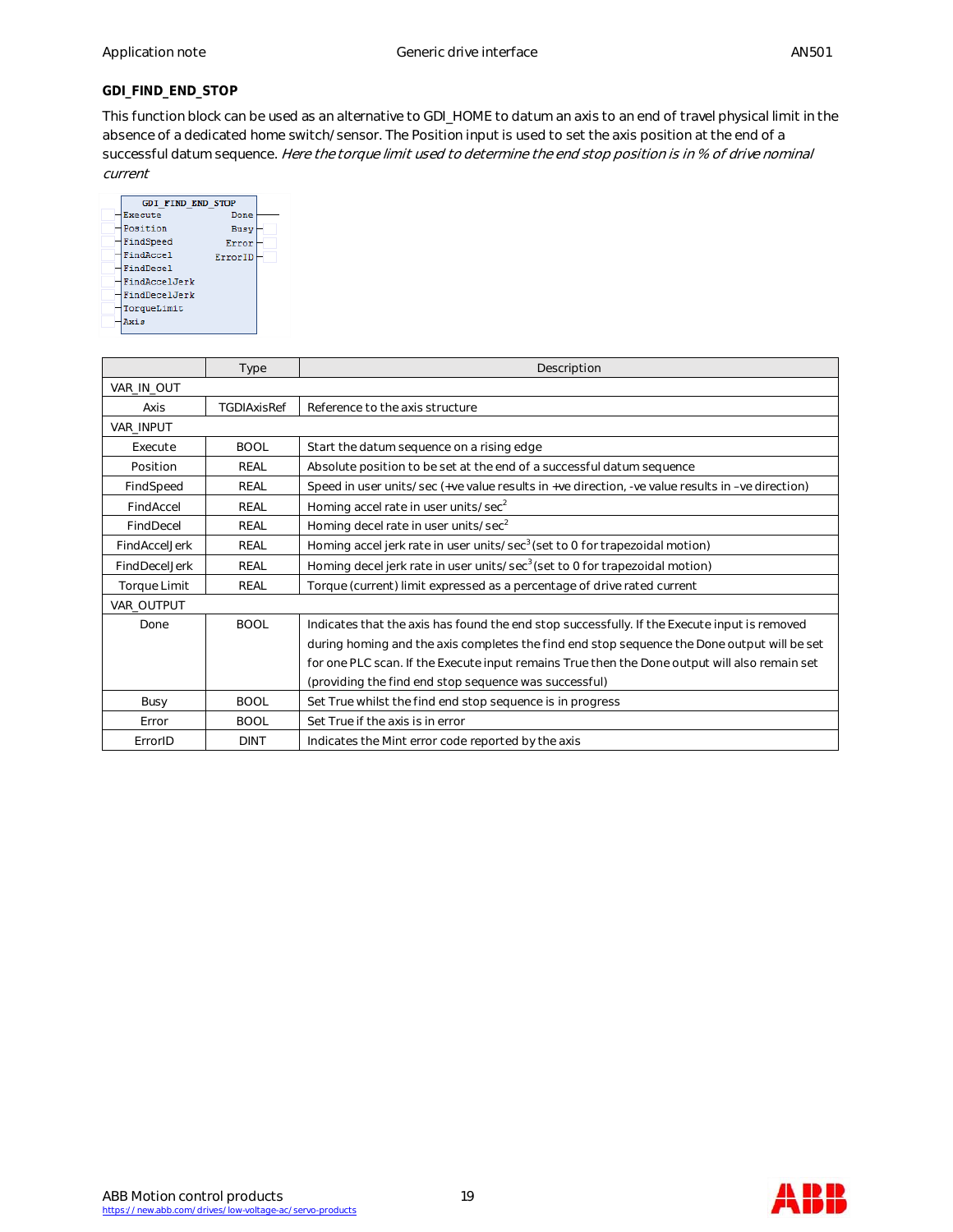# **GDI\_FIND\_END\_STOP\_Nm**

This function block can be used as an alternative to GDI\_HOME to datum an axis to an end of travel physical limit in the absence of a dedicated home switch/sensor. The Position input is used to set the axis position at the end of a successful datum sequence. This is an alternative to **GDI\_FIND\_END\_STOP** here the torque limit used to determine the end stop position is in Newton Meters (Nm) as calculated at the motor drive shaft.



|                | Type        | Description                                                                                      |
|----------------|-------------|--------------------------------------------------------------------------------------------------|
| VAR IN OUT     |             |                                                                                                  |
| Axis           | TGDIAxisRef | Reference to the axis structure                                                                  |
| VAR INPUT      |             |                                                                                                  |
| Execute        | <b>BOOL</b> | Start the datum sequence on a rising edge                                                        |
| Position       | REAL        | Absolute position to be set at the end of a successful datum sequence                            |
| FindSpeed      | REAL        | Speed in user units/sec (+ve value results in +ve direction, -ve value results in -ve direction) |
| FindAccel      | REAL        | Homing accel rate in user units/sec <sup>2</sup>                                                 |
| FindDecel      | <b>REAL</b> | Homing decel rate in user units/sec <sup>2</sup>                                                 |
| FindAccelJerk  | REAL        | Homing accel jerk rate in user units/sec <sup>3</sup> (set to 0 for trapezoidal motion)          |
| FindDecel.Jerk | REAL        | Homing decel jerk rate in user units/sec <sup>3</sup> (set to 0 for trapezoidal motion)          |
| Torque Limit   | REAL        | Torque limit expressed in Nm at the motor drive shaft                                            |
| VAR OUTPUT     |             |                                                                                                  |
| Done           | <b>BOOL</b> | Indicates that the axis has found the end stop successfully. If the Execute input is removed     |
|                |             | during homing and the axis completes the find end stop sequence the Done output will be set      |
|                |             | for one PLC scan. If the Execute input remains True then the Done output will also remain set    |
|                |             | (providing the find end stop sequence was successful)                                            |
| Busy           | <b>BOOL</b> | Set True whilst the find end stop sequence is in progress                                        |
| Error          | <b>BOOL</b> | Set True if the axis is in error                                                                 |
| ErrorID        | <b>DINT</b> | Indicates the Mint error code reported by the axis                                               |



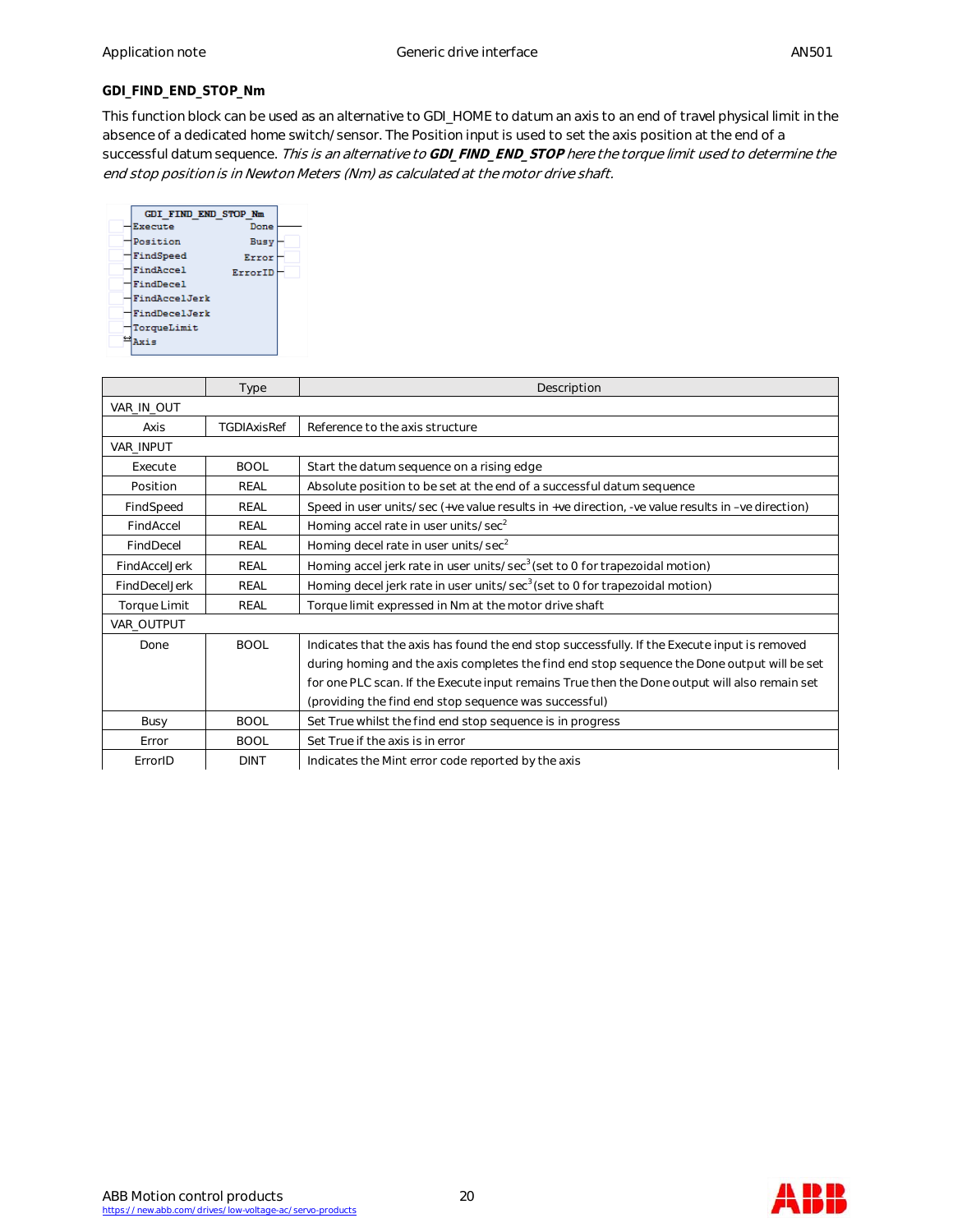# **GDI\_MOVERELATIVE**

This function block is used to command a controlled motion of a specified distance relative to the set position at the time of the execution.

|           | <b>GDI MOVERELATIVE</b> |
|-----------|-------------------------|
|           |                         |
| Execute   | Done                    |
| Distance  | Busy                    |
| Velocity  | Error                   |
| Accel     | ErrorID                 |
| Decel     |                         |
| AccelJerk |                         |
| DecelJerk |                         |
| Axis      |                         |
|           |                         |

|                  | Type               | Description                                                                                                                                                                                                                                                                                                                                           |
|------------------|--------------------|-------------------------------------------------------------------------------------------------------------------------------------------------------------------------------------------------------------------------------------------------------------------------------------------------------------------------------------------------------|
| VAR_IN_OUT       |                    |                                                                                                                                                                                                                                                                                                                                                       |
| Axis             | <b>TGDIAxisRef</b> | Reference to the axis structure                                                                                                                                                                                                                                                                                                                       |
| <b>VAR INPUT</b> |                    |                                                                                                                                                                                                                                                                                                                                                       |
| Execute          | <b>BOOL</b>        | Start the motion on a rising edge                                                                                                                                                                                                                                                                                                                     |
| <b>Distance</b>  | REAL               | Relative distance for the move (in user units)                                                                                                                                                                                                                                                                                                        |
| Velocity         | REAL               | Value for the maximum speed (not necessarily reached) in user units/sec                                                                                                                                                                                                                                                                               |
| Accel            | REAL               | Accel rate in user units/sec <sup>2</sup>                                                                                                                                                                                                                                                                                                             |
| Decel            | REAL               | Decel rate in user units/sec <sup>2</sup>                                                                                                                                                                                                                                                                                                             |
| AccelJerk        | REAL               | Accel jerk rate in user units/sec <sup>3</sup> (set to 0 for trapezoidal motion)                                                                                                                                                                                                                                                                      |
| <b>DecelJerk</b> | REAL               | Decel jerk rate in user units/sec <sup>3</sup> (set to 0 for trapezoidal motion)                                                                                                                                                                                                                                                                      |
| VAR OUTPUT       |                    |                                                                                                                                                                                                                                                                                                                                                       |
| Done             | <b>BOOL</b>        | Indicates that the axis has reached the target position successfully. If the Execute input<br>is removed during motion and the relative move completes the Done output will be set<br>True for one PLC scan. If the Execute input remains True then the Done output will also<br>remain set (providing the target position was successfully achieved) |
| Busy             | <b>BOOL</b>        | Set True whilst the relative move is in progress                                                                                                                                                                                                                                                                                                      |
| Error            | <b>BOOL</b>        | Set True if the axis is in error                                                                                                                                                                                                                                                                                                                      |
| ErrorID          | <b>DINT</b>        | Indicates the Mint error code reported by the axis                                                                                                                                                                                                                                                                                                    |



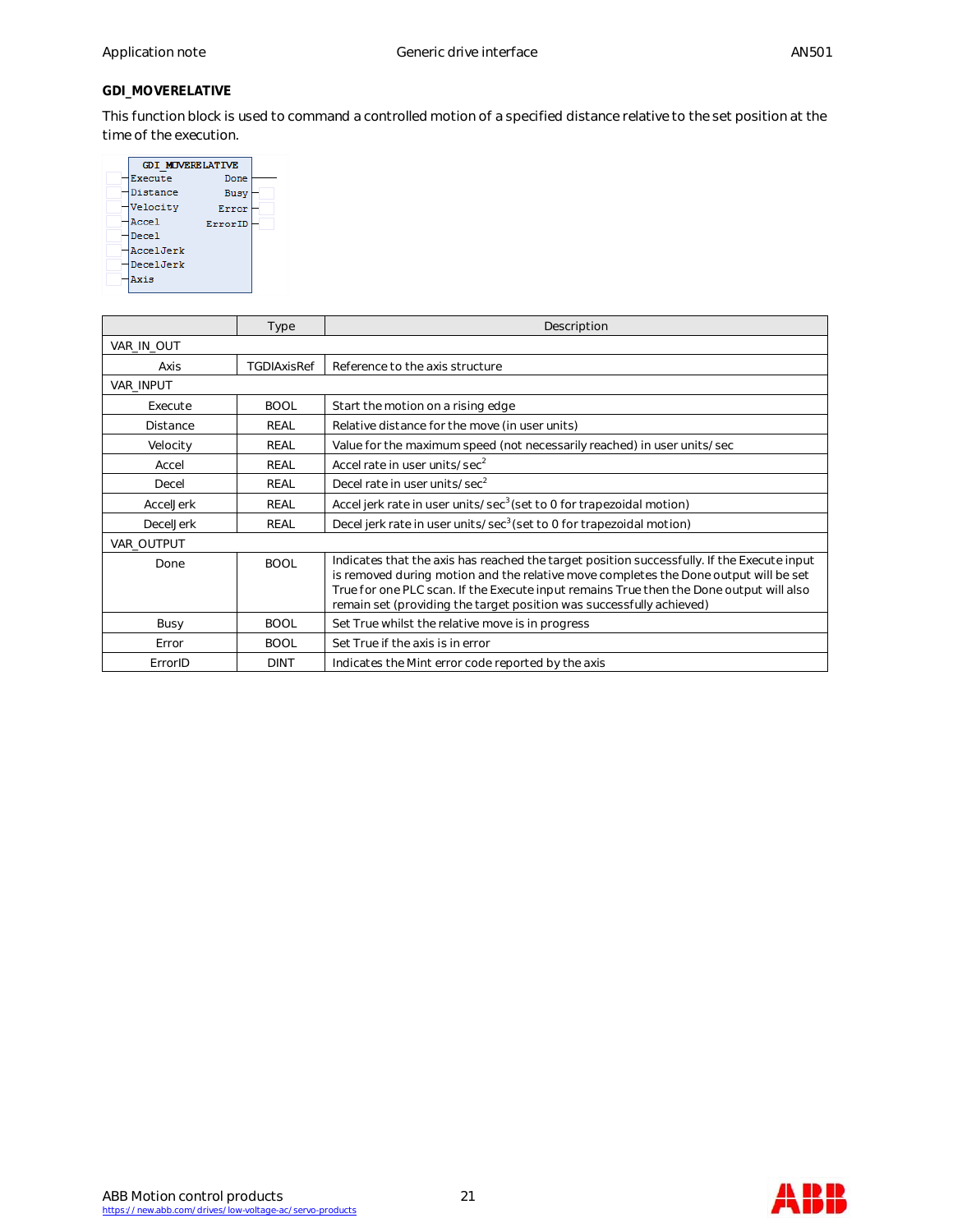# **GDI\_MOVEABSOLUTE**

This function block is used to command a controlled motion to a specified absolute position. This function can be used with Modulo axes (in which case the shortest route to the specified position will be taken).

|            | <b>GDI MOVEABSOLUTE</b> |
|------------|-------------------------|
| Execute    | Done                    |
| Position   | Busy                    |
| Velocity   | Error                   |
| Accel      | ErrorID                 |
| Decel      |                         |
| AccelJerk  |                         |
| DecelJerk  |                         |
| ModuloAxis |                         |
| Axis       |                         |

|                  | Type        | Description                                                                                                                                                                                                                                                                                                                                           |
|------------------|-------------|-------------------------------------------------------------------------------------------------------------------------------------------------------------------------------------------------------------------------------------------------------------------------------------------------------------------------------------------------------|
| VAR_IN_OUT       |             |                                                                                                                                                                                                                                                                                                                                                       |
| Axis             | TGDIAxisRef | Reference to the axis structure                                                                                                                                                                                                                                                                                                                       |
| <b>VAR INPUT</b> |             |                                                                                                                                                                                                                                                                                                                                                       |
| Execute          | <b>BOOL</b> | Start the motion on a rising edge                                                                                                                                                                                                                                                                                                                     |
| Position         | <b>REAL</b> | Target position for the move (in user units)                                                                                                                                                                                                                                                                                                          |
| Velocity         | <b>REAL</b> | Value for the maximum speed (not necessarily reached) in user units/sec                                                                                                                                                                                                                                                                               |
| Accel            | REAL        | Accel rate in user units/sec <sup>2</sup>                                                                                                                                                                                                                                                                                                             |
| Decel            | REAL        | Decel rate in user units/sec <sup>2</sup>                                                                                                                                                                                                                                                                                                             |
| AccelJerk        | <b>REAL</b> | Accel jerk rate in user units/sec <sup>3</sup> (set to 0 for trapezoidal motion)                                                                                                                                                                                                                                                                      |
| <b>DecelJerk</b> | <b>REAL</b> | Decel jerk rate in user units/sec <sup>3</sup> (set to 0 for trapezoidal motion)                                                                                                                                                                                                                                                                      |
| ModuloAxis       | <b>BOOL</b> | Defines whether the axis is a modulo axis (i.e. using an ENCODERWRAP to define travel within<br>one cycle). Absolute moves when using modulo axes are always implemented via the shortest<br>path (e.g. an absolute move to 20 degrees from 350 degrees on a 0-360 degree modulo axis will<br>result in forward travel of 30 degrees)                 |
| VAR OUTPUT       |             |                                                                                                                                                                                                                                                                                                                                                       |
| Done             | <b>BOOL</b> | Indicates that the axis has reached the target position successfully. If the Execute input is<br>removed during motion and the absolute move completes the Done output will be set True for<br>one PLC scan. If the Execute input remains True then the Done output will also remain set<br>(providing the target position was successfully achieved) |
| Busy             | <b>BOOL</b> | Set True whilst the absolute move is in progress                                                                                                                                                                                                                                                                                                      |
| Error            | <b>BOOL</b> | Set True if the axis is in error                                                                                                                                                                                                                                                                                                                      |
| ErrorID          | <b>DINT</b> | Indicates the Mint error code reported by the axis                                                                                                                                                                                                                                                                                                    |



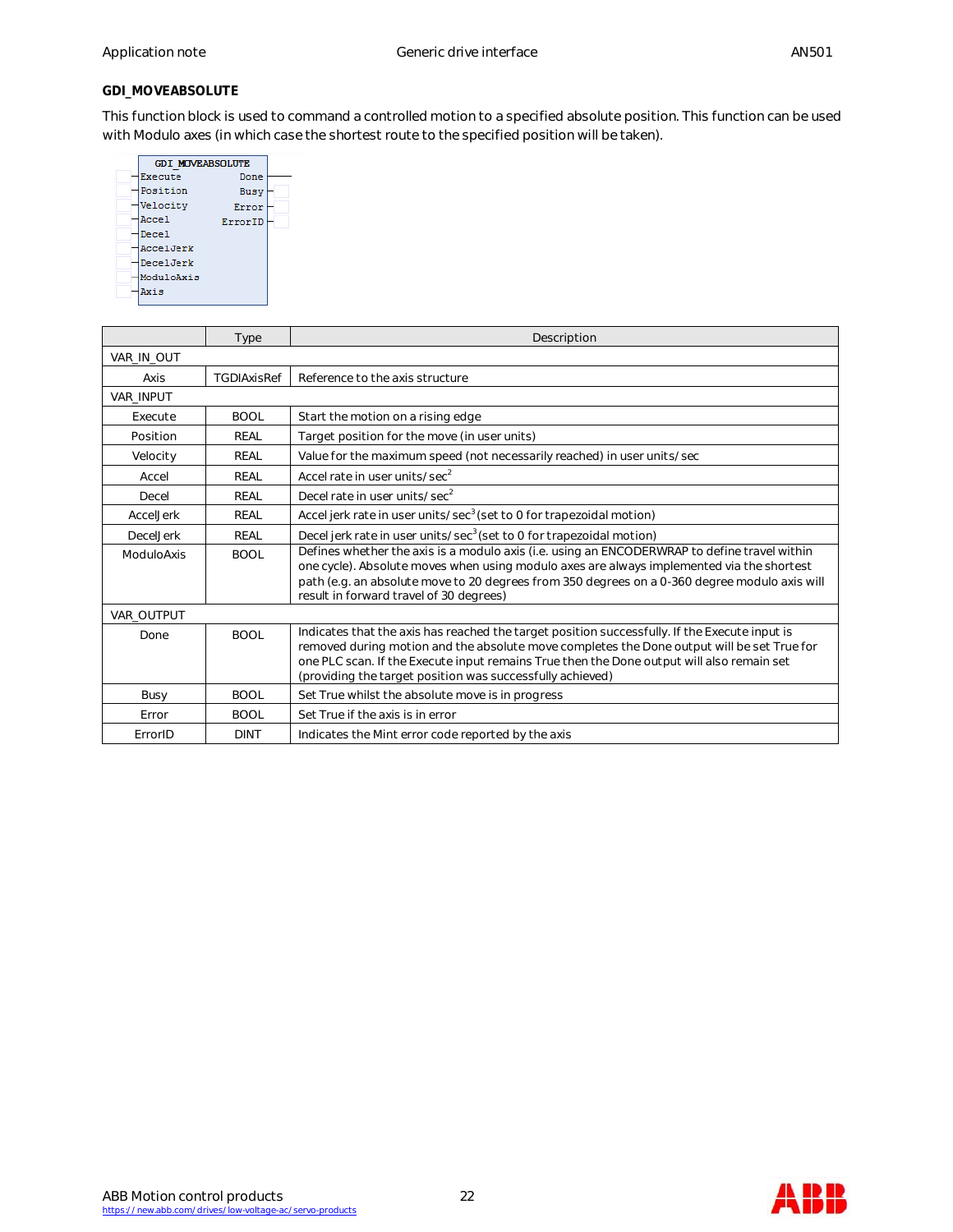# **GDI\_INCR**

This function block is used to command a controlled motion of a specified distance relative to the target position at the time of the execution. The target position resulting from a call to this function block can be modified whilst motion is still in progress by any of the following methods:

- a. By issuing another GDI\_INCR or GDI\_INCA function (providing input parameter BufferMode is True)
- b. By setting the input parameter Latchmode to True and specifying a value for the input parameter LatchOffset. Mint code on the drive will then automatically modify the axis target position such that it stops the 'LatchOffset distance' past the axis position captured by the defined fast interrupt. A bit within the Axis status word (btLatchMissed) is available to indicate failure to detect this fast interrupt (the example programs show how missing 3 latches in a row can be detected – this condition may then be used to alert the operator to a system failure for example).

GDI\_INCR is also useful if the application needs to modify SPEED/ACCEL/DECEL of a relative move already in progress. Moves loaded using GDI\_MOVERELATIVE are profiled using the SPEED/ACCEL/DECEL loaded at the time, and these cannot be changed once the move has started. By using GDI\_INCR with the input parameter BufferMode set True then it is possible to modify the profile parameters by loading another GDI\_INCR (with new SPEED/ACCEL/DECEL) with input parameter Distance set to zero.

| <b>GDI INCR</b>   |            |
|-------------------|------------|
| Execute           | Done       |
| Distance          | Busy       |
| Velocity          | Error      |
| Accel             | ərID<br>Er |
| Decel             |            |
| AccelJerk         |            |
| DecelJerk         |            |
| LatchMode         |            |
| LatchOffset       |            |
| <b>BufferMode</b> |            |
| Axis              |            |

|                   | Type        | Description                                                                                                                                                                                                                                                                                                                                                                                                                                                                                                   |
|-------------------|-------------|---------------------------------------------------------------------------------------------------------------------------------------------------------------------------------------------------------------------------------------------------------------------------------------------------------------------------------------------------------------------------------------------------------------------------------------------------------------------------------------------------------------|
| VAR_IN_OUT        |             |                                                                                                                                                                                                                                                                                                                                                                                                                                                                                                               |
| Axis              | TGDIAxisRef | Reference to the axis structure                                                                                                                                                                                                                                                                                                                                                                                                                                                                               |
| <b>VAR INPUT</b>  |             |                                                                                                                                                                                                                                                                                                                                                                                                                                                                                                               |
| Execute           | <b>BOOL</b> | Start the motion on a rising edge                                                                                                                                                                                                                                                                                                                                                                                                                                                                             |
| <b>Distance</b>   | <b>REAL</b> | Relative distance for the move (in user units)                                                                                                                                                                                                                                                                                                                                                                                                                                                                |
| Velocity          | <b>REAL</b> | Value for the maximum speed (not necessarily reached) in user units/sec                                                                                                                                                                                                                                                                                                                                                                                                                                       |
| Accel             | <b>REAL</b> | Accel rate in user units/sec <sup>2</sup>                                                                                                                                                                                                                                                                                                                                                                                                                                                                     |
| Decel             | <b>REAL</b> | Decel rate in user units/sec <sup>2</sup>                                                                                                                                                                                                                                                                                                                                                                                                                                                                     |
| AccelJerk         | <b>REAL</b> | Accel jerk rate in user units/sec <sup>3</sup> (set to 0 for trapezoidal motion)                                                                                                                                                                                                                                                                                                                                                                                                                              |
| <b>DecelJerk</b>  | REAL        | Decel jerk rate in user units/sec <sup>3</sup> (set to 0 for trapezoidal motion)                                                                                                                                                                                                                                                                                                                                                                                                                              |
| LatchMode         | <b>BOOL</b> | Sets whether the axis should utilise the configured fast latch interrupt and set a new target<br>position 'LatchOffset' user units past the captured position                                                                                                                                                                                                                                                                                                                                                 |
| LatchOffset       | <b>REAL</b> | Defines the distance past the captured fast position (in user units) the target for GDI_INCR<br>should be modified by (when input parameter LatchMode is set True)                                                                                                                                                                                                                                                                                                                                            |
| <b>BufferMode</b> | <b>BOOL</b> | Defines whether the function block should set the Done output and complete as soon as<br>the move has been loaded. Setting BufferMode True allows the application to trigger<br>further incremental moves whilst existing moves are in progress                                                                                                                                                                                                                                                               |
| VAR OUTPUT        |             |                                                                                                                                                                                                                                                                                                                                                                                                                                                                                                               |
| Done              | <b>BOOL</b> | When BufferMode is set False this indicates that the axis has reached the target position<br>successfully. If the Execute input is removed during motion and the relative move<br>completes the Done output will be set True for one PLC scan. If the Execute input remains<br>True then the Done output will also remain set (providing the target position was<br>successfully achieved). When BufferMode is set True the Done output is set for one PLC<br>scan to indicate successful loading of the move |
| Busy              | <b>BOOL</b> | Set True whilst the function block is in progress                                                                                                                                                                                                                                                                                                                                                                                                                                                             |
| Error             | <b>BOOL</b> | Set True if the axis is in error                                                                                                                                                                                                                                                                                                                                                                                                                                                                              |
| ErrorID           | <b>DINT</b> | Indicates the Mint error code reported by the axis                                                                                                                                                                                                                                                                                                                                                                                                                                                            |

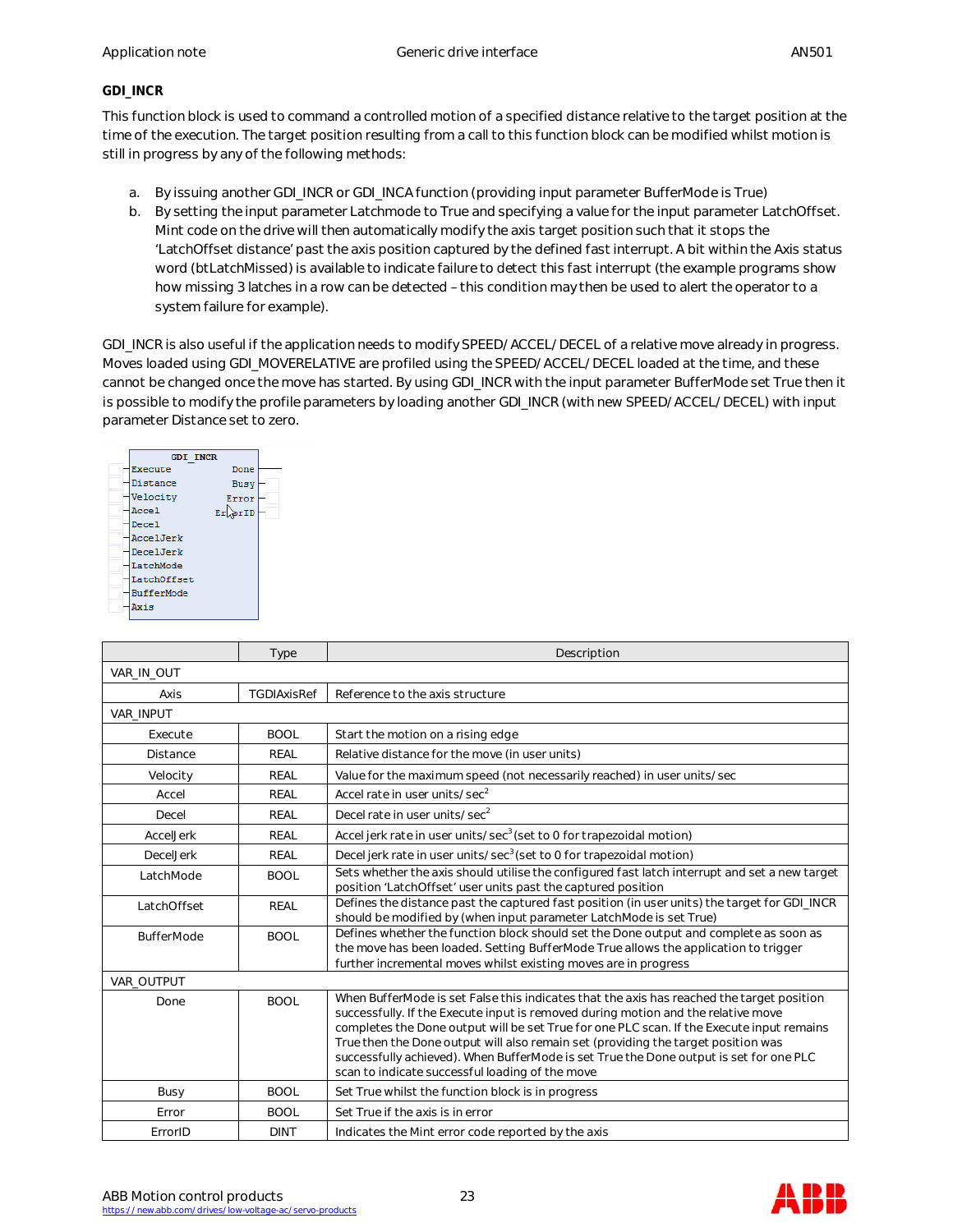# **GDI\_INCA**

This function block is used to command a controlled motion to a specified absolute position. This function differs from GDI\_MOVEABSOLUTE in that the target position can be modified whilst motion is in progress by any of the following methods:

- a. By issuing another GDI\_INCR or GDI\_INCA function (providing input parameter BufferMode is True)
- b. By setting the input parameter Latchmode to True and specifying a value for the input parameter LatchOffset. Mint code on the drive will then automatically modify the axis target position such that it stops the LatchOffset distance past the axis position captured by the defined fast interrupt. A bit within the Axis status word (btLatchMissed) is available to indicate failure to detect this fast interrupt (the example programs show how missing 3 latches in a row can be detected – this condition may then be used to alert the operator to a system failure for example).

Like GDI\_INCR GDI\_INCA is also useful if the application needs to modify SPEED/ACCEL/DECEL of an absolute move already in progress.



|                   | Type        | Description                                                                                                                                                                                                                                                                                                                                                                                                                                                                                                   |
|-------------------|-------------|---------------------------------------------------------------------------------------------------------------------------------------------------------------------------------------------------------------------------------------------------------------------------------------------------------------------------------------------------------------------------------------------------------------------------------------------------------------------------------------------------------------|
| VAR IN OUT        |             |                                                                                                                                                                                                                                                                                                                                                                                                                                                                                                               |
| Axis              | TGDIAxisRef | Reference to the axis structure                                                                                                                                                                                                                                                                                                                                                                                                                                                                               |
| VAR_INPUT         |             |                                                                                                                                                                                                                                                                                                                                                                                                                                                                                                               |
| Execute           | <b>BOOL</b> | Start the motion on a rising edge                                                                                                                                                                                                                                                                                                                                                                                                                                                                             |
| Position          | <b>REAL</b> | Absolute position target for the move (in user units)                                                                                                                                                                                                                                                                                                                                                                                                                                                         |
| Velocity          | <b>REAL</b> | Value for the maximum speed (not necessarily reached) in user units/sec                                                                                                                                                                                                                                                                                                                                                                                                                                       |
| Accel             | <b>REAL</b> | Accel rate in user units/sec <sup>2</sup>                                                                                                                                                                                                                                                                                                                                                                                                                                                                     |
| Decel             | <b>REAL</b> | Decel rate in user units/sec <sup>2</sup>                                                                                                                                                                                                                                                                                                                                                                                                                                                                     |
| AccelJerk         | <b>REAL</b> | Accel jerk rate in user units/sec <sup>3</sup> (set to 0 for trapezoidal motion)                                                                                                                                                                                                                                                                                                                                                                                                                              |
| DecelJerk         | <b>REAL</b> | Decel jerk rate in user units/sec <sup>3</sup> (set to 0 for trapezoidal motion)                                                                                                                                                                                                                                                                                                                                                                                                                              |
| LatchMode         | <b>BOOL</b> | Sets whether the axis should utilise the configured fast latch interrupt and set a new                                                                                                                                                                                                                                                                                                                                                                                                                        |
|                   |             | target position 'LatchOffset' user units past the captured position                                                                                                                                                                                                                                                                                                                                                                                                                                           |
| ModuloAxis        | <b>BOOL</b> | Defines whether the axis is a modulo axis (i.e. using an ENCODERWRAP to define travel<br>within one cycle). Absolute moves when using modulo axes are always implemented via<br>the shortest path (e.g. an absolute move to 20 degrees from 350 degrees on a 0-360<br>degree modulo axis will result in forward travel of 30 degrees)                                                                                                                                                                         |
| LatchOffset       | REAL        | Defines the distance past the captured fast position (in user units) the target for<br>GDI_INCA should be modified by (when input parameter LatchMode is set True)                                                                                                                                                                                                                                                                                                                                            |
| <b>BufferMode</b> | <b>BOOL</b> | Defines whether the function block should set the Done output and complete as soon as<br>the move has been loaded. Setting BufferMode True allows the application to trigger<br>further incremental moves whilst existing moves are in progress                                                                                                                                                                                                                                                               |
| VAR_OUTPUT        |             |                                                                                                                                                                                                                                                                                                                                                                                                                                                                                                               |
| Done              | <b>BOOL</b> | When BufferMode is set False this indicates that the axis has reached the target position<br>successfully. If the Execute input is removed during motion and the relative move<br>completes the Done output will be set True for one PLC scan. If the Execute input<br>remains True then the Done output will also remain set (providing the target position<br>was successfully achieved). When BufferMode is set True the Done output is set for one<br>PLC scan to indicate successful loading of the move |
| Busy              | <b>BOOL</b> | Set True whilst the function block is in progress                                                                                                                                                                                                                                                                                                                                                                                                                                                             |
| Error             | <b>BOOL</b> | Set True if the axis is in error                                                                                                                                                                                                                                                                                                                                                                                                                                                                              |
| ErrorID           | <b>DINT</b> | Indicates the Mint error code reported by the axis                                                                                                                                                                                                                                                                                                                                                                                                                                                            |



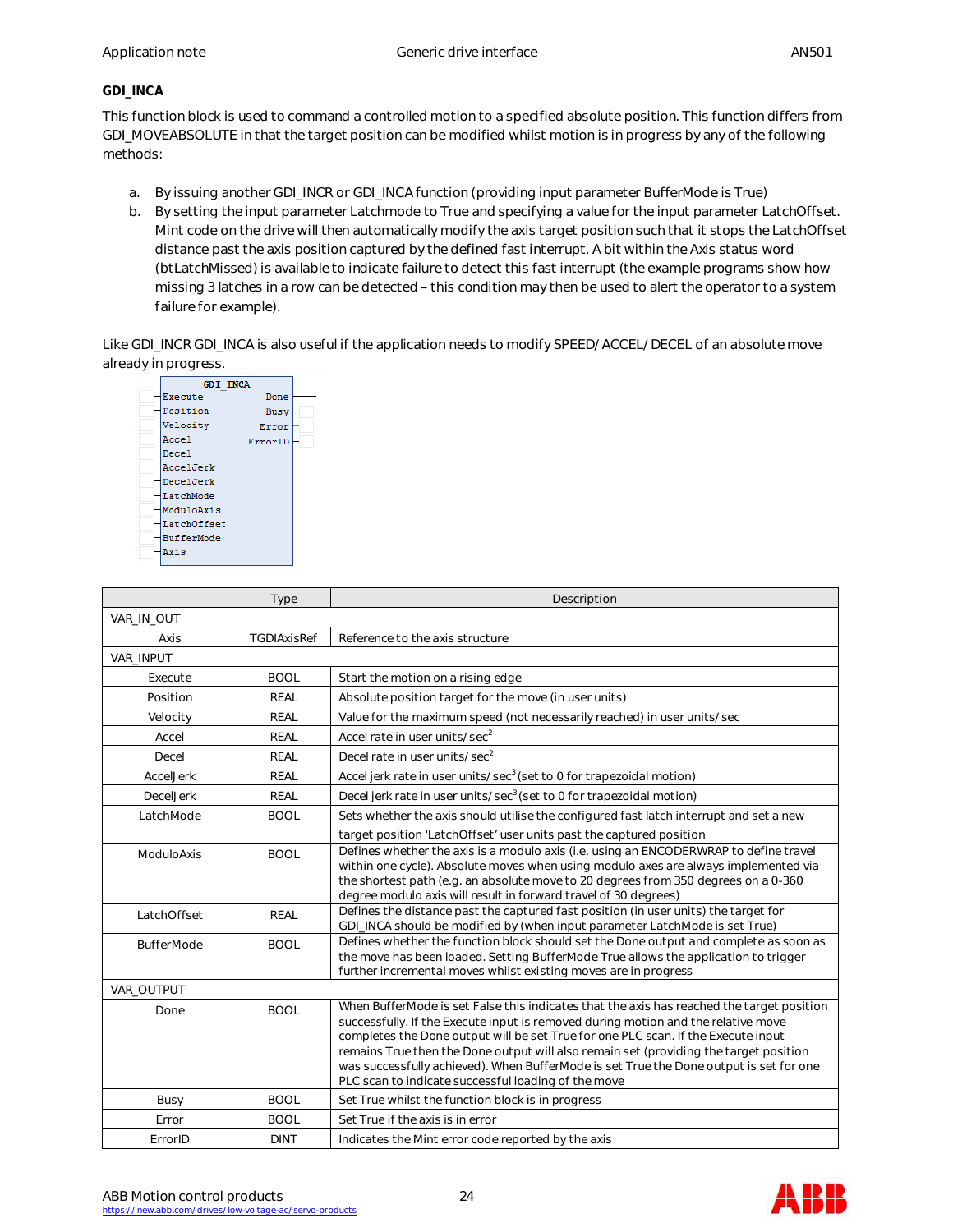# **GDI\_JOG**

This function block is used to command a constant speed move on the axis (using the position loop controller in the drive). Motion is performed as long as the Execute input remains True.

| GDI JOG   |             |
|-----------|-------------|
| Execute   | Done        |
| JogSpeed  | <b>Busy</b> |
| Accel     | Error       |
| Decel     | ErrorID     |
| AccelJerk |             |
| DecelJerk |             |
| Axis      |             |
|           |             |

|                  | Type               | Description                                                                              |
|------------------|--------------------|------------------------------------------------------------------------------------------|
| VAR IN OUT       |                    |                                                                                          |
| Axis             | <b>TGDIAxisRef</b> | Reference to the axis structure                                                          |
| <b>VAR INPUT</b> |                    |                                                                                          |
| Execute          | <b>BOOL</b>        | Start the motion on a rising edge and maintain motion as long as the input remains True. |
|                  |                    | Motion ramps to zero speed at the configured Decel rate when Execute becomes False       |
| JogSpeed         | REAL               | Value for the speed the axis will reach in user units/sec                                |
| Accel            | REAL               | Accel rate in user units/sec <sup>2</sup>                                                |
| Decel            | REAL               | Decel rate in user units/sec <sup>2</sup>                                                |
| <b>AccelJerk</b> | REAL               | Accel jerk rate in user units/sec <sup>3</sup> (set to 0 for trapezoidal motion)         |
| <b>DecelJerk</b> | REAL               | Decel jerk rate in user units/sec <sup>3</sup> (set to 0 for trapezoidal motion)         |
| VAR OUTPUT       |                    |                                                                                          |
| Done             | <b>BOOL</b>        | Set True as soon as the Jog command has been successfully issued and remains set until   |
|                  |                    | Execute becomes False or an axis error occurs                                            |
| Busy             | <b>BOOL</b>        | Set True whilst the function block is in progress                                        |
| Error            | <b>BOOL</b>        | Set True if the axis is in error                                                         |
| ErrorID          | <b>DINT</b>        | Indicates the Mint error code reported by the axis                                       |

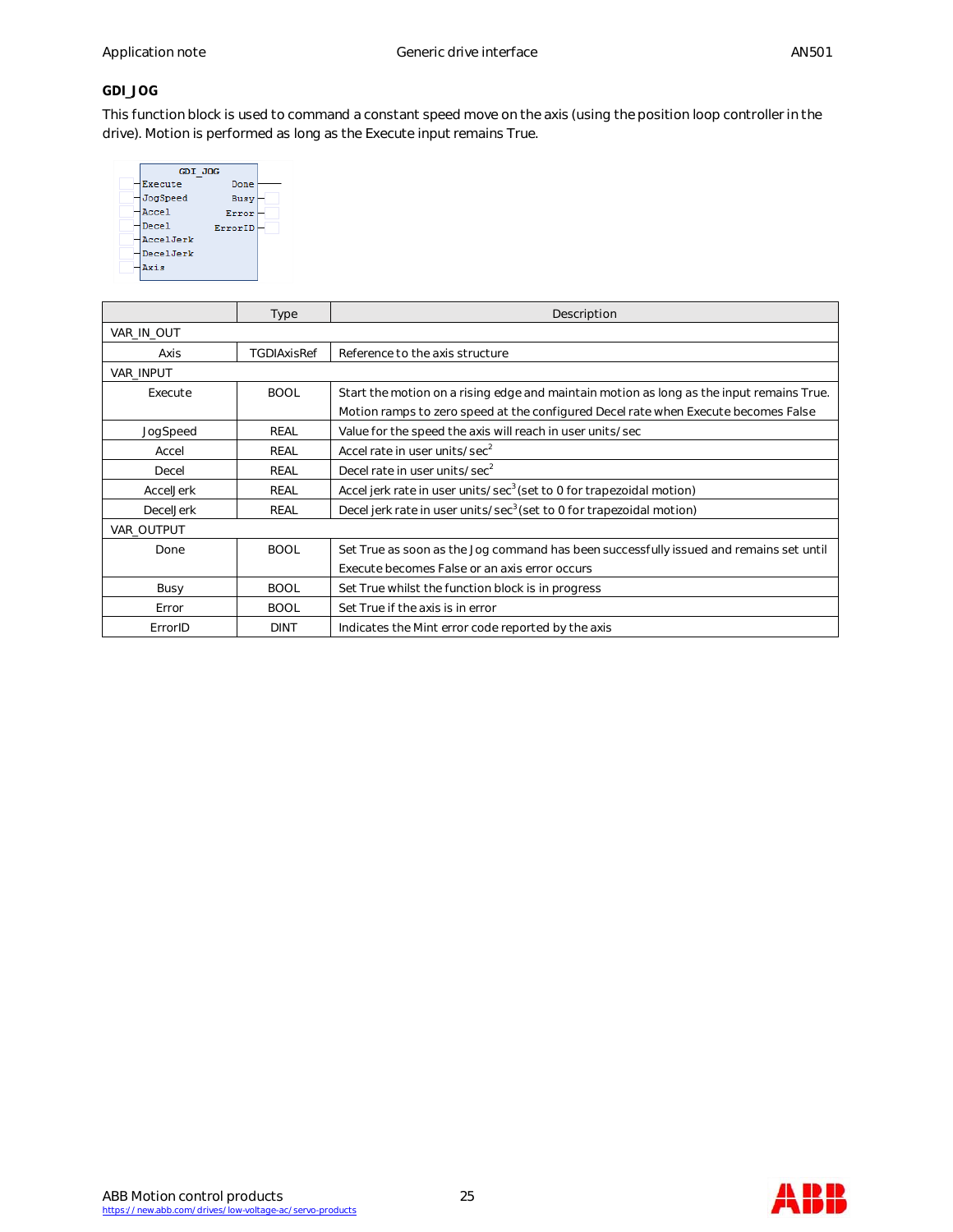### **GDI\_SETPOSITION**

This function block is used to set the axis position (encoder and position values on the drive) to a programmed value. The axis must be idle when this function is called, otherwise the axis will return an "action not possible - motion in progress" error (Error code 10). If the axis is using an absolute encoder this will set/teach a new absolute position (GDI Mint program v2.17 onwards).

| <b>GDI SETPOSITION</b> |         |
|------------------------|---------|
| Execute                | Done    |
| Position               | Busy    |
| Axis                   | Error   |
|                        | ErrorID |

|                  | Type               | Description                                                                              |
|------------------|--------------------|------------------------------------------------------------------------------------------|
| VAR_IN_OUT       |                    |                                                                                          |
| Axis             | <b>TGDIAxisRef</b> | Reference to the axis structure                                                          |
|                  |                    |                                                                                          |
| <b>VAR INPUT</b> |                    |                                                                                          |
| Execute          | <b>BOOL</b>        | Set the new position on a rising edge                                                    |
| Position         | REAL               | Value for the axis position to be set (in user units)                                    |
| VAR OUTPUT       |                    |                                                                                          |
| Done             | <b>BOOL</b>        | Set True as soon as the command has been issued (regardless of whether it was            |
|                  |                    | successful or not – use the Error output to determine whether the command was            |
|                  |                    | successful). Remains True until the Execute input is removed. If the Execute input is    |
|                  |                    | removed before the Done bit is set then the Done bit will be set for a single PLC cycle. |
| Busy             | <b>BOOL</b>        | Set True whilst the function block is in progress (cleared once the Done bit is set)     |
| Error            | <b>BOOL</b>        | Set True if the axis is in error                                                         |
| ErrorID          | <b>DINT</b>        | Indicates the Mint error code reported by the axis                                       |

# **GDI\_STOP**

This function block is used to perform a controlled stop on the axis at the programmed deceleration rate.

| <b>GDI STOP</b> |         |
|-----------------|---------|
| <b>Execute</b>  | Done    |
| Decel           | Busy    |
| DecelJerk       | Error   |
| xis             | ErrorID |

|                  | <b>Type</b> | Description                                                                                                                                                                                                                                                                                                |
|------------------|-------------|------------------------------------------------------------------------------------------------------------------------------------------------------------------------------------------------------------------------------------------------------------------------------------------------------------|
| VAR IN OUT       |             |                                                                                                                                                                                                                                                                                                            |
| Axis             | TGDIAxisRef | Reference to the axis structure                                                                                                                                                                                                                                                                            |
| VAR INPUT        |             |                                                                                                                                                                                                                                                                                                            |
| Execute          | <b>BOOL</b> | Start the controlled stop on a rising edge                                                                                                                                                                                                                                                                 |
| Decel            | REAL        | Decel rate in user units/sec <sup>2</sup>                                                                                                                                                                                                                                                                  |
| <b>DecelJerk</b> | REAL        | Decel jerk rate in user units/sec <sup>3</sup> (set to 0 for trapezoidal motion)                                                                                                                                                                                                                           |
| VAR OUTPUT       |             |                                                                                                                                                                                                                                                                                                            |
| Done             | <b>BOOL</b> | Set True when the axis becomes idle after completing the controlled stop or if an error<br>occurs when the stop command is issued. Remains True until the Execute input is<br>removed. If the Execute input is removed before the Done bit is set then the Done bit<br>will be set for a single PLC cycle. |
| Busy             | <b>BOOL</b> | Set True whilst the stop is in progress – cleared once the Done bit is set                                                                                                                                                                                                                                 |
| Error            | <b>BOOL</b> | Set True if the axis is in error                                                                                                                                                                                                                                                                           |
| ErrorID          | <b>DINT</b> | Indicates the Mint error code reported by the axis                                                                                                                                                                                                                                                         |



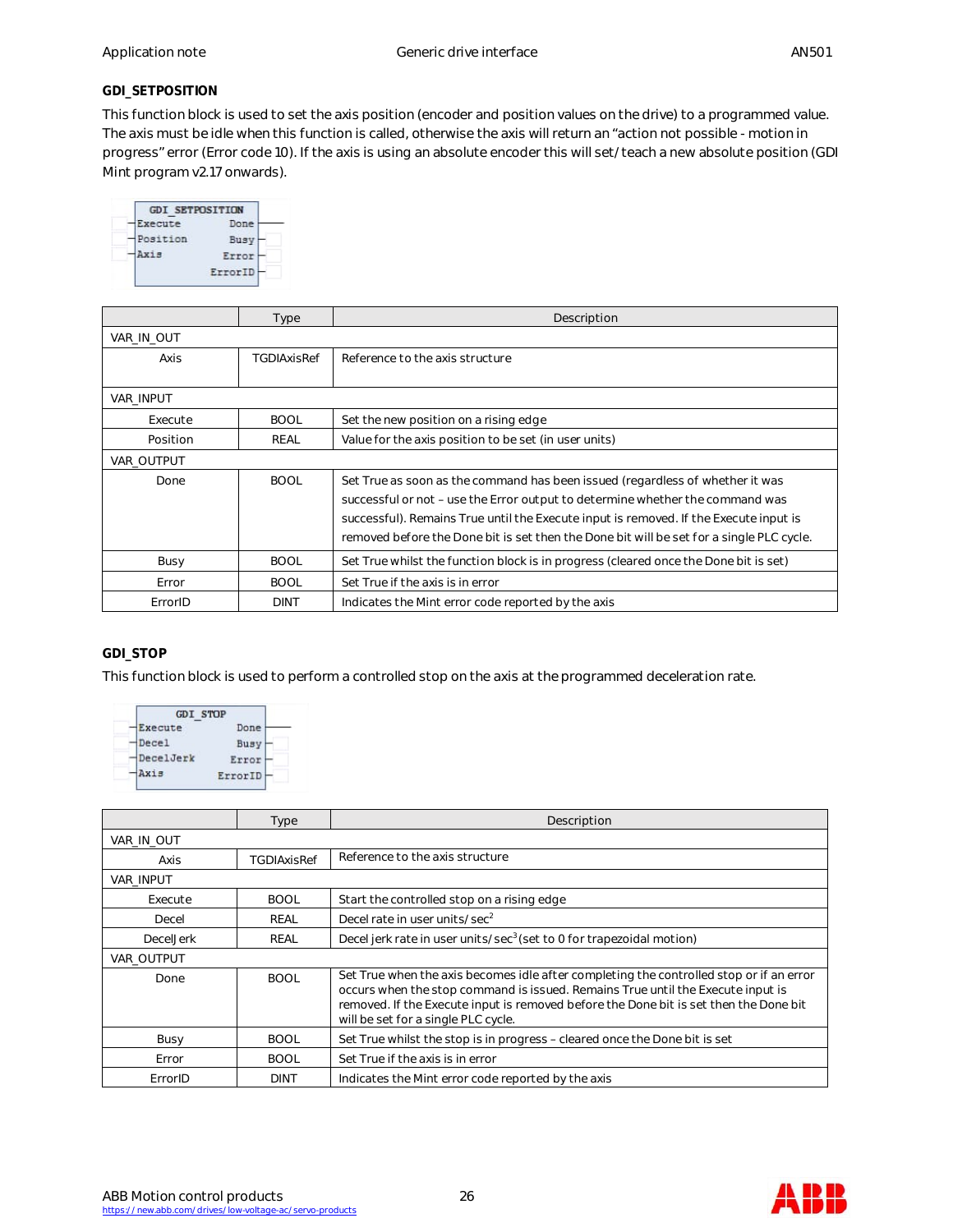# **GDI\_CLEAR**

This function block is used to crash stop the axis and interrupt any motion that is in progress. The axis will remain enabled (providing GDI\_POWER is requesting the enabled state and the axis is not in error).

| <b>GDI CLEAR</b> |
|------------------|
| Done             |
| Busy             |
| Error            |
| ErrorID          |
|                  |

|                   | Type        | Description                                                                                                                                                                                                                                                                                                 |  |
|-------------------|-------------|-------------------------------------------------------------------------------------------------------------------------------------------------------------------------------------------------------------------------------------------------------------------------------------------------------------|--|
| VAR IN OUT        |             |                                                                                                                                                                                                                                                                                                             |  |
| Axis              | TGDIAxisRef | Reference to the axis structure                                                                                                                                                                                                                                                                             |  |
| <b>VAR INPUT</b>  |             |                                                                                                                                                                                                                                                                                                             |  |
| Execute           | <b>BOOL</b> | Start the crash stop on a rising edge                                                                                                                                                                                                                                                                       |  |
| <b>VAR OUTPUT</b> |             |                                                                                                                                                                                                                                                                                                             |  |
| Done              | <b>BOOL</b> | Set True when the axis becomes idle after completing the crash stop or if an error<br>occurs when the crash stop command is issued. Remains True until the Execute<br>input is removed. If the Execute input is removed before the Done bit is set then the<br>Done bit will be set for a single PLC cycle. |  |
| Busy              | <b>BOOL</b> | Set True whilst the stop is in progress – cleared once the Done bit is set                                                                                                                                                                                                                                  |  |
| Error             | <b>BOOL</b> | Set True if the axis is in error                                                                                                                                                                                                                                                                            |  |
| ErrorID           | DINT        | Indicates the Mint error code reported by the axis                                                                                                                                                                                                                                                          |  |

#### **GDI\_RESET**

This function block is used to reset any axis error that is present.



|            | Type               | Description                                                                                                                                                                                                                                                                                                                                                                 |  |
|------------|--------------------|-----------------------------------------------------------------------------------------------------------------------------------------------------------------------------------------------------------------------------------------------------------------------------------------------------------------------------------------------------------------------------|--|
| VAR IN OUT |                    |                                                                                                                                                                                                                                                                                                                                                                             |  |
| Axis       | <b>TGDIAxisRef</b> | Reference to the axis structure                                                                                                                                                                                                                                                                                                                                             |  |
| VAR INPUT  |                    |                                                                                                                                                                                                                                                                                                                                                                             |  |
| Execute    | <b>BOOL</b>        | Start the fault reset on a rising edge                                                                                                                                                                                                                                                                                                                                      |  |
| VAR OUTPUT |                    |                                                                                                                                                                                                                                                                                                                                                                             |  |
| Done       | <b>BOOL</b>        | Set True when the axis no longer has an error present. Remains True until the<br>Execute input is removed. If the Execute input is removed before the Done bit is set<br>then the Done bit will be set for a single PLC cycle. The Done bit will not be set if the<br>error could not be cleared (use the Busy output to detect when the fault reset has<br>been attempted) |  |
| Busy       | <b>BOOL</b>        | Set True whilst the function block is attempting to clear any axis error                                                                                                                                                                                                                                                                                                    |  |
| Error      | <b>BOOL</b>        | Set True if the axis is in error                                                                                                                                                                                                                                                                                                                                            |  |
| ErrorID    | <b>DINT</b>        | Indicates the Mint error code reported by the axis                                                                                                                                                                                                                                                                                                                          |  |



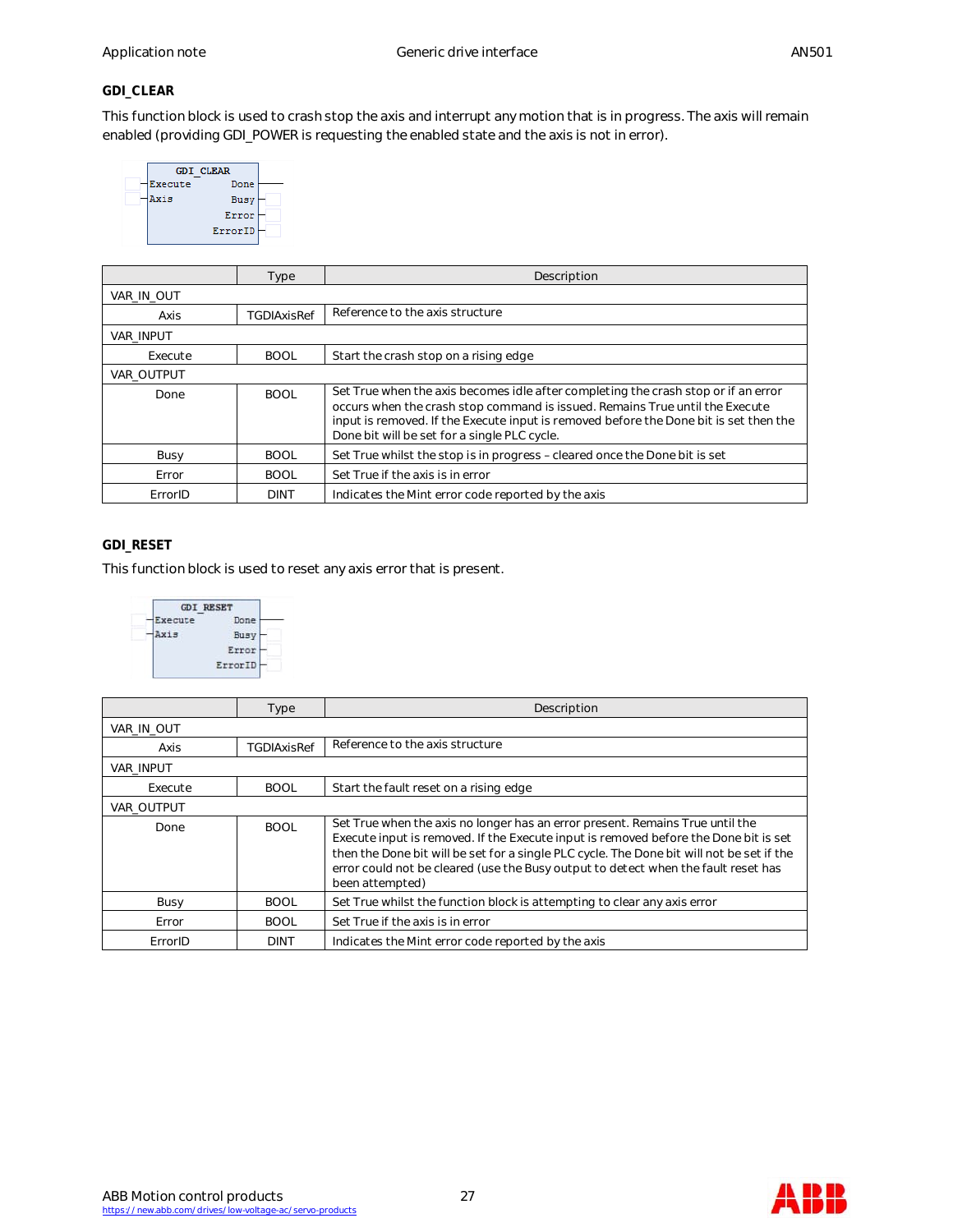#### **GDI\_SPEEDREF**

This function block is used to command a speed/velocity reference on the axis. In this mode of operation the position loop is not used on the drive (so no following error is recorded or acted upon). The axis will remain in Speed control mode until motion of another control mode type is issued. To switch from zero speed operation (in speed control mode) to holding position (in position control mode) a GDI\_MOVERELATIVE could be issued, for example, with a relative move distance of zero user units.



|                  | Type        | Description                                                                                                                                                                  |
|------------------|-------------|------------------------------------------------------------------------------------------------------------------------------------------------------------------------------|
| VAR IN OUT       |             |                                                                                                                                                                              |
| Axis             | TGDIAxisRef | Reference to the axis structure                                                                                                                                              |
| <b>VAR INPUT</b> |             |                                                                                                                                                                              |
| Execute          | <b>BOOL</b> | Start the axis on a rising edge and maintain motion as long as the input remains True. Motion<br>ramps to zero speed at the configured Decel rate when Execute becomes False |
| Speed            | REAL        | Value for the speed the axis will reach in user units/sec. Can be modified whilst Execute is True to<br>change the axis speed                                                |
| Accel            | <b>REAL</b> | Accel rate in user units/sec <sup>2</sup>                                                                                                                                    |
| Decel            | REAL        | Decel rate in user units/sec <sup>2</sup>                                                                                                                                    |
| AccelJerk        | REAL        | Accel jerk rate in user units/sec <sup>3</sup> (set to 0 for trapezoidal motion)                                                                                             |
| DecelJerk        | REAL        | Decel jerk rate in user units/sec <sup>3</sup> (set to 0 for trapezoidal motion)                                                                                             |
| VAR OUTPUT       |             |                                                                                                                                                                              |
| Done             | <b>BOOL</b> | Set True as soon as the speed reference has been issued (regardless of whether it was successful<br>or not). The Done output remains set until Execute becomes False         |
| Busy             | <b>BOOL</b> | Set True whilst the function block is in progress (i.e. whilst Execute is True)                                                                                              |
| Error            | <b>BOOL</b> | Set True if the axis is in error                                                                                                                                             |
| ErrorID          | <b>DINT</b> | Indicates the Mint error code reported by the axis                                                                                                                           |



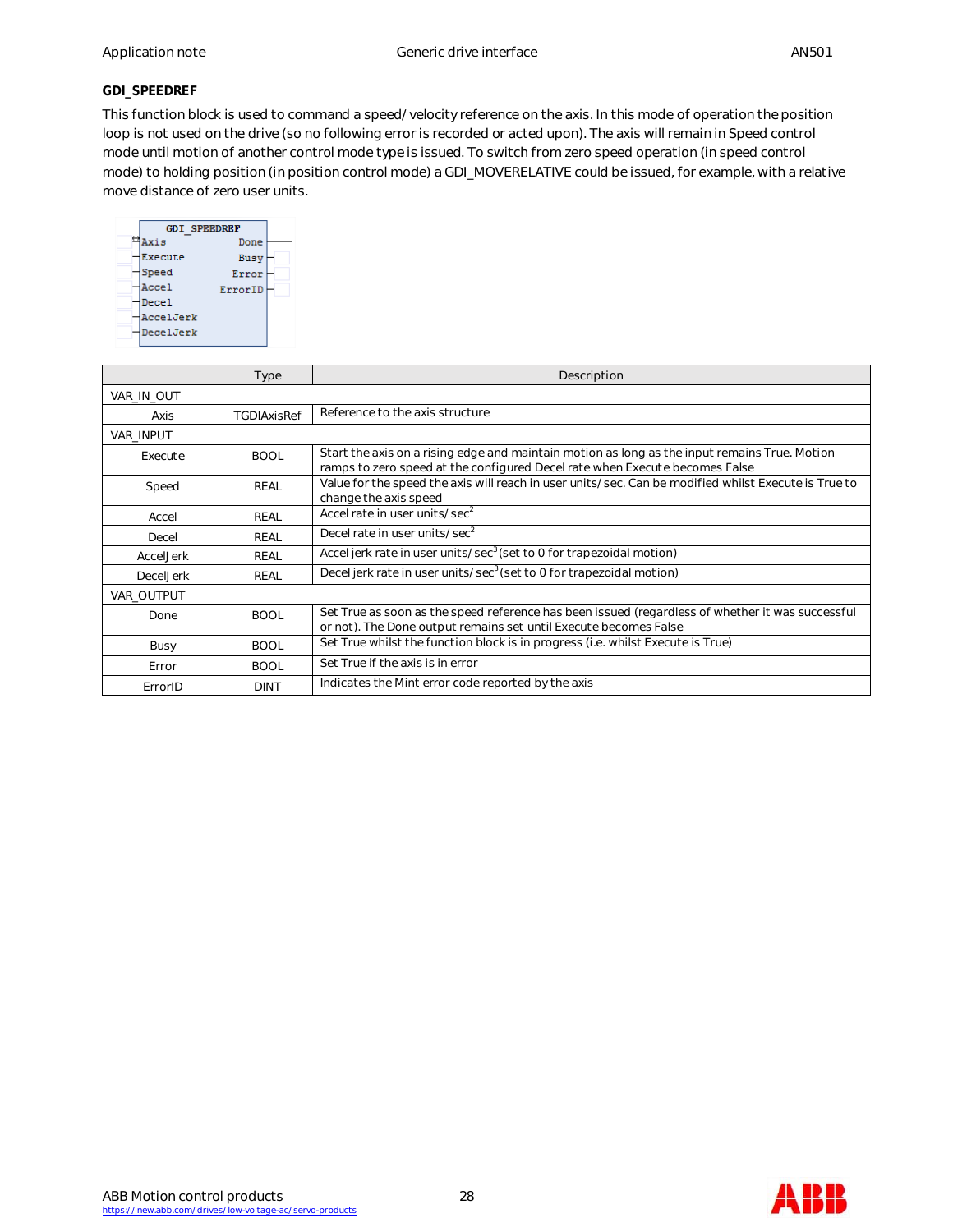## **GDI\_TORQUEREF**

This function block is used to command a torque (current) reference on the axis. In this mode of operation, the position loop is not used on the drive (so no following error is recorded or acted upon). The axis will remain in torque control mode until motion of another control mode type is issued. To switch from zero torque operation (torque control mode) to holding position (in position control mode) a GDI\_MOVERELATIVE could be issued, for example, with a relative move distance of zero user units.



|            | Type        | Description                                                                                                                                                                           |
|------------|-------------|---------------------------------------------------------------------------------------------------------------------------------------------------------------------------------------|
| VAR IN OUT |             |                                                                                                                                                                                       |
| Axis       | TGDIAxisRef | Reference to the axis structure                                                                                                                                                       |
| VAR INPUT  |             |                                                                                                                                                                                       |
| Execute    | <b>BOOL</b> | Start the torque reference on a rising edge and maintain torque as long as the input remains True.<br>Torque ramps to zero at the configured FallTime rate when Execute becomes False |
| Torque     | REAL        | Value for the torque reference the axis will use (in % of DRIVERATEDCURRENT – see Mint Help file). Can<br>be modified whilst Execute is True to change the torque produced            |
| SpeedLimit |             | Value of the maximum speed (in units/sec) the axis can run at given the current torque ref value.                                                                                     |
| RiseTime   | REAL        | Sets the time taken (in ms) for current to rise from zero to DRIVEPEAKCURRENT (see Mint Help file)                                                                                    |
| FallTime   | REAL        | Sets the time taken (in ms) for current to fall from DRIVEPEAKCURRENT to zero (see Mint Help file)                                                                                    |
| VAR OUTPUT |             |                                                                                                                                                                                       |
| Done       | <b>BOOL</b> | Set True as soon as the torque reference has been issued (regardless of whether it was successful or<br>not). The Done output remains set until Execute becomes False                 |
| Busy       | <b>BOOL</b> | Set True whilst the function block is in progress (i.e. whilst Execute is True)                                                                                                       |
| Error      | <b>BOOL</b> | Set True if the axis is in error                                                                                                                                                      |
| ErrorID    | <b>DINT</b> | Indicates the Mint error code reported by the axis                                                                                                                                    |

# **GDI\_FOLLOW**

This function block is used to command the axis to start following the configured master encoder reference at the programmed follow ratio.



|                  | <b>Type</b> | Description                                                                                                                                                                                                                                                                                                              |  |
|------------------|-------------|--------------------------------------------------------------------------------------------------------------------------------------------------------------------------------------------------------------------------------------------------------------------------------------------------------------------------|--|
| VAR IN OUT       |             |                                                                                                                                                                                                                                                                                                                          |  |
| Axis             | TGDIAxisRef | Reference to the axis structure                                                                                                                                                                                                                                                                                          |  |
| <b>VAR INPUT</b> |             |                                                                                                                                                                                                                                                                                                                          |  |
| Execute          | <b>BOOL</b> | Start the follow condition on a rising edge. The axis will remain in follow mode<br>when the Execute input becomes False (to stop the follow issue another motion<br>command or clear motion using GDI_CLEAR)                                                                                                            |  |
| Ratio            | REAL        | Value for the follow (gear) ratio between the axis and the master encoder reference<br>(the value will affected by the scaling of the axis and the scaling of the master<br>encoder – see the Mint Help file topic for FOLLOW). To set a new ratio whilst<br>following it is necessary to issue a new GDI FOLLOW command |  |
| VAR OUTPUT       |             |                                                                                                                                                                                                                                                                                                                          |  |
| Done             | <b>BOOL</b> | Set True as soon as the follow has been issued (regardless of whether it was<br>successful or not). The Done output remains set until Execute becomes False                                                                                                                                                              |  |
| Busy             | <b>BOOL</b> | Set True whilst the function block is in progress (i.e. whilst Execute is True)                                                                                                                                                                                                                                          |  |
| Error            | <b>BOOL</b> | Set True if the axis is in error                                                                                                                                                                                                                                                                                         |  |
| ErrorID          | <b>DINT</b> | Indicates the Mint error code reported by the axis                                                                                                                                                                                                                                                                       |  |

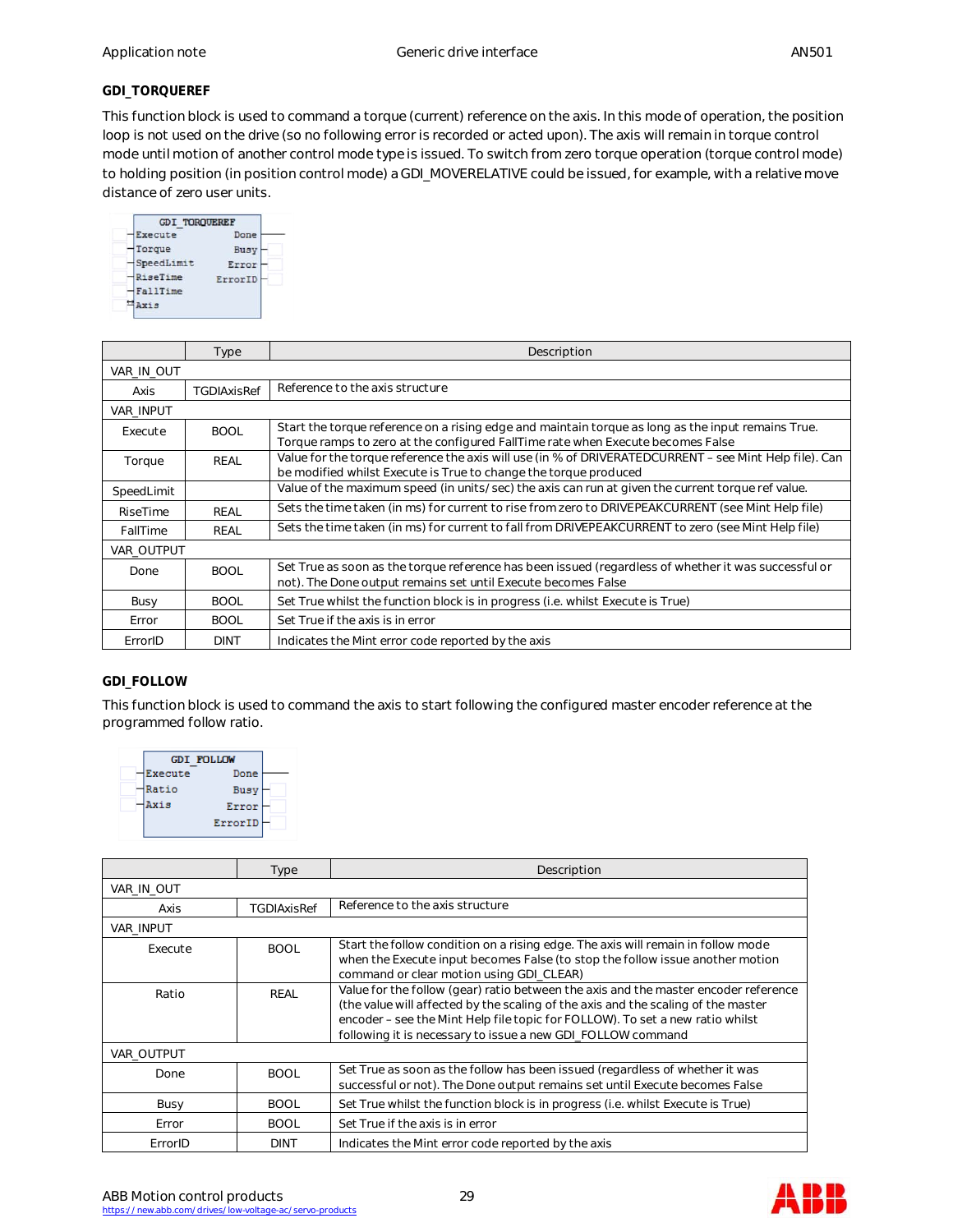# **GDI\_DATAINTERFACE\_TCP**

These function blocks are used to transfer command/status data between the application layer and the communication layer of the PLC programs. An instance of the relevant function block must exist for each axis in the application.

| GDI DATAINTERFACE TCP |             |  |
|-----------------------|-------------|--|
| <b>DriveIPAddress</b> | InterfaceOK |  |
| X 1. S                |             |  |
|                       |             |  |

|                       | Type               | Description                                             |
|-----------------------|--------------------|---------------------------------------------------------|
| VAR IN                |                    |                                                         |
| <b>DrivelPAddress</b> | STRING(80)         | IP address of the drive attached to this axis           |
| VAR IN OUT            |                    |                                                         |
| Axis                  | <b>TGDIAxisRef</b> | Reference to the axis structure                         |
| VAR OUTPUT            |                    |                                                         |
| <b>InterfaceOK</b>    | <b>BOOL</b>        | True if Modbus communication is operating without error |



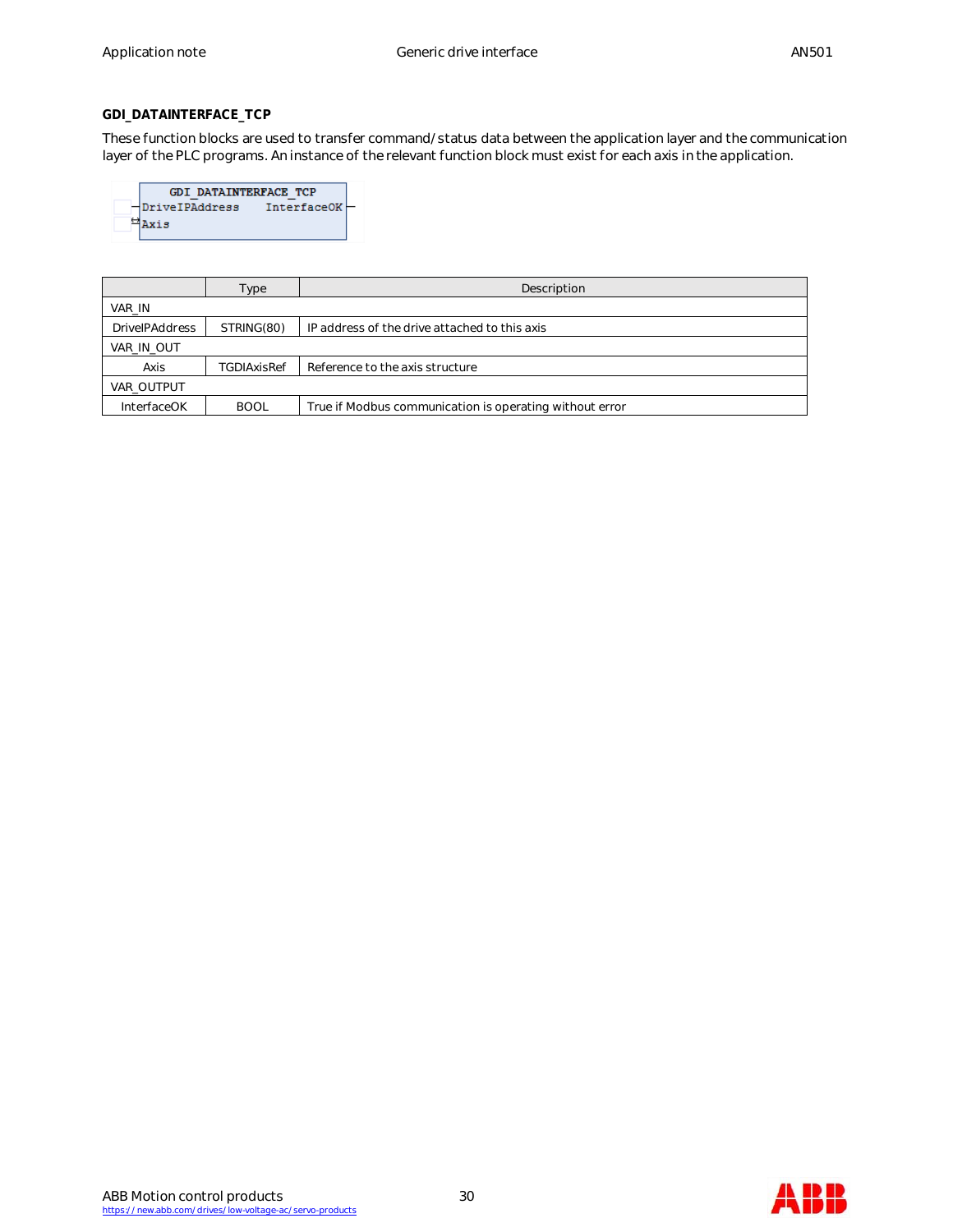**Using the GDI Structures**

For ease of use the GDI library includes Structures to sort the data that is defined within axis reference and also make sense of the status and control word data structures predefined in the mint program (called Bitfields in mint) .

Here you can see the 3 structures that are stored in the 'Data Types' Folder



The TGDIAxisRefdata type deceleration is shown below:



This data structure in turn contains two further data structures (TCommandWord and TStatusWord). The declarations for these are shown below:

| 1  | <b>TYPE TCommandWord:</b> | 1        |
|----|---------------------------|----------|
| 2  | <b>STRUCT</b>             | 2        |
| 3  | btEnable : BOOL;          | 3        |
| 4  | btMotionAllowed: BOOL:    | 4        |
| 5  | btPosLatchEnable : BOOL;  | 5        |
| 6  | btDisFwdLimit : BOOL;     | 6        |
| 7  | btDisRevLimit : BOOL:     | 7        |
| 8  | btModulo<br>: BOOL:       | 8        |
| 9  | btFaultReset : BOOL:      | 9        |
| 10 | btTriggerCmd : BOOL;      | 10       |
| 11 | btWatchdog: BOOL;         | 11<br>12 |
| 12 | btIgnoreFE: BOOL;         | 13       |
| 13 | <b>END STRUCT</b>         | 14       |
| 14 | END TYPE                  | 15       |
|    |                           | 16       |
|    |                           | 17       |
|    |                           | 18       |
|    |                           | 19       |
|    |                           | 20       |

| <b>TYPE TStatusWord:</b>  |
|---------------------------|
| <b>STRUCT</b>             |
| btEnabled: BOOL:          |
| btIdle: BOOL:             |
| btInPos: BOOL:            |
| btBrakeEngaged: BOOL;     |
| btHomed: BOOL:            |
| btFwdLimit: BOOL:         |
| btRevLimit: BOOL:         |
| btFault: BOOL:            |
| btStopInput: BOOL;        |
| btReadyToEnable: BOOL;    |
| btControlMode0: BOOL:     |
| btControlModel: BOOL:     |
| btTriggerDone: BOOL;      |
| btPermitted: BOOL:        |
| btLatchMissed: BOOL:      |
| btFaultReset: BOOL:       |
| btPhaseSearchDone : BOOL: |
| <b>END STRUCT</b>         |
| END TYPE                  |
|                           |



 $_{21}$ 

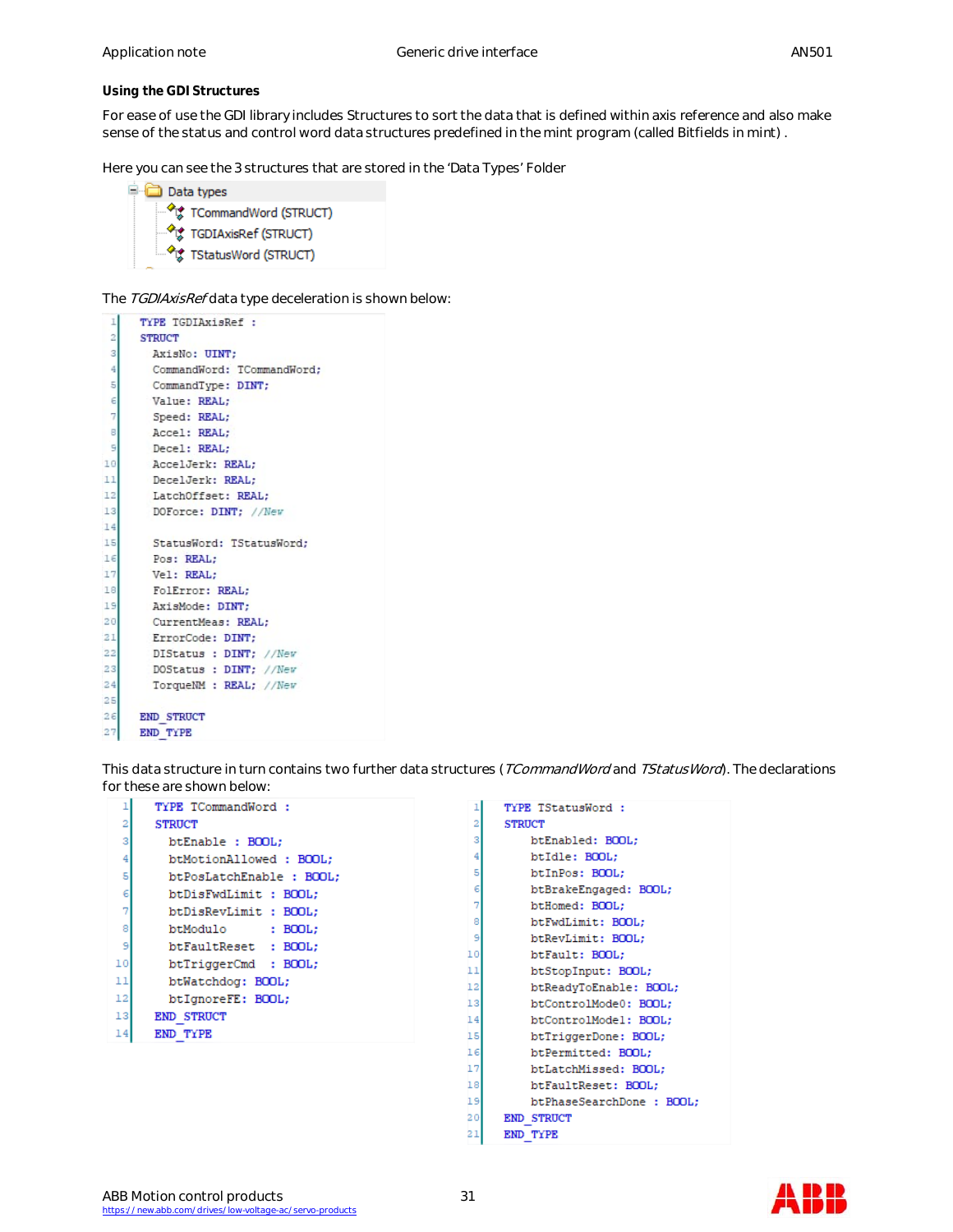Most of the functionality of the GDI is encapsulated by the various GDI functions provided with the example PLC programs. However, in some cases the application logic may find access to the axis structure data useful (e.g. as shown in the example programs where the logic accesses the idle status and latch missed status to determine if 3 latches in a row are missed).

The PLC code can therefore access any of this data via these structures.

Example 1:

Reading the status of the Forward Limit Input…..

tAxis1.StatusWord.btFwdLimit -- Axis1ForwardLimitStatus

Example 2: Reading a digital input bit

tAxis2.DIStatus.0 - tAxis2DI0Status

Example 3: Forcing a digital output bit



Example 4:

Reading the actual torque into the program

tAxis2.TorqueNM - tAxis2TorqueInNm

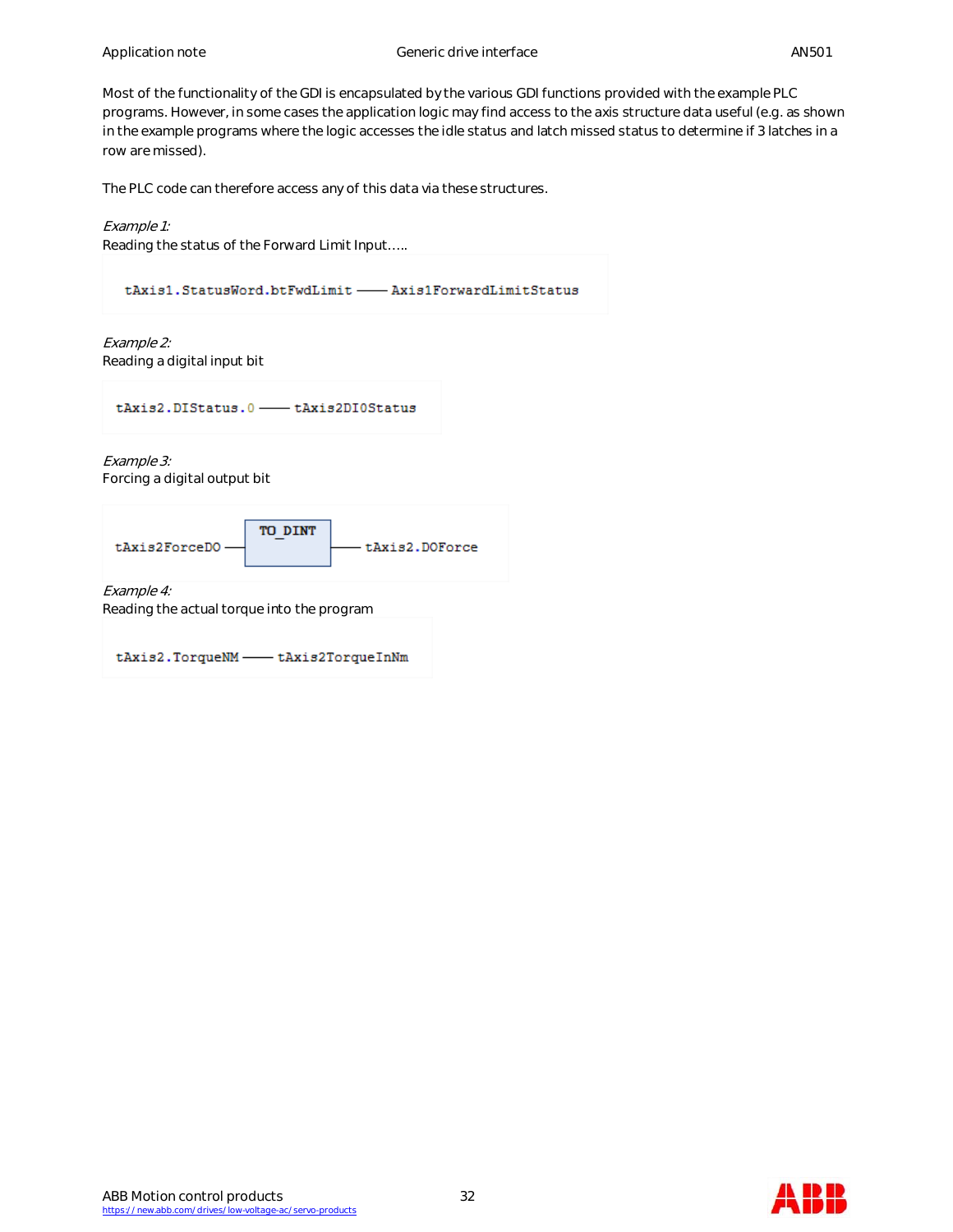### **Importing the GDI PLC library to a project**

A library file is also included with this project, it's called 'AC500 V3 (TCP) GDI Library Rev A.xml'. This contains all relevant Variables, Function Blocks, and visualisations to use the GDI within another PLC program. To import into your project first select application in the navigation tree.



Note: If you miss this step, you will see nothing in the import window when you reach that step.

Then Project > Import > PLCopen XML... from the menu. Then navigate to the file location, where you extracted it on to your PC. A navigation screen will then open to show the contents of the xml and allow you to only select certain parts.



Note: It is suggested you don't deselect anything here, if any aren't needed, they can be deleted after import.

# **Expected Errors: Some missing PLC Libraries**

After the xml file has been imported there will be a few errors which are because the GDI blocks use a few standard Function block elements which are not available in the default libraries. To add these missing libraries first go to the library manager, then select 'Add Library'.

|                          | L۹ς               |
|--------------------------|-------------------|
|                          | Add Library<br>De |
| AC500_V3 (PM5072-T-2ETH) | Name              |
| <b>LC</b> Logic          |                   |
| <b>Application</b>       | Add Library       |
| Diagnosis                | AC500_DiagCpu     |
| GDI AC500 V3 Library     | AC500 DiagIoB     |
| Library Manager          | AC500_DiagTyp     |
|                          | C500 Etherna      |

You can then type in the two missing blocks titles in the 'fulltext search' bar one by one and then select and click OK to add then. The names of the blocks are as below:

'BLINK' (Util lib)

| ETHx_MOD_MAST' (ModbusTCP lib)<br>$\bullet$ |  |
|---------------------------------------------|--|
|                                             |  |

After these are added, the users project should now build with no errors and the libraries can be used in the program.